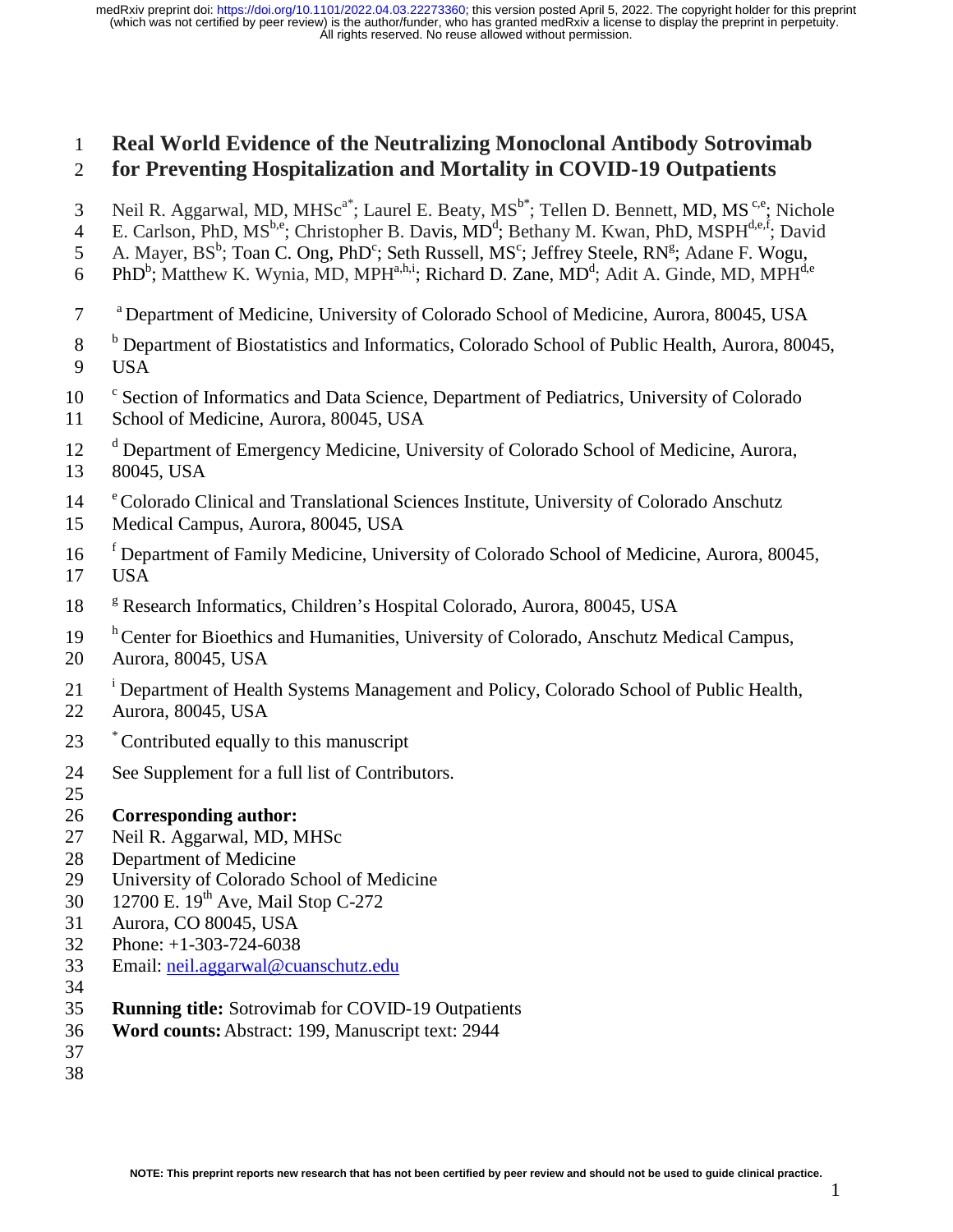#### 39 **ABSTRACT**

- 40 **Background:** It is not known whether sotrovimab, a neutralizing monoclonal antibody (mAb)
- 41 treatment authorized for early symptomatic COVID-19 patients, is effective against the SARS-
- 42 CoV-2 Delta variant to prevent progression to severe disease and mortality.
- 43 **Methods:** Observational cohort study of non-hospitalized adult patients with SARS-CoV-2
- 44 infection from October  $1<sup>st</sup>$  2021 December  $11<sup>th</sup>$  2021, using electronic health records from a
- 45 statewide health system plus state-level vaccine and mortality data. We used propensity
- 46 matching to select 3 patients not receiving mAbs for each patient who received outpatient
- 47 sotrovimab treatment**.** The primary outcome was 28-day hospitalization; secondary outcomes
- 48 included mortality and severity of hospitalization.
- 49 **Results:** Of 10,036 patients with SARS-CoV-2 infection, 522 receiving sotrovimab were
- 50 matched to 1,563 not receiving mAbs. Compared to mAb-untreated patients, sotrovimab
- 51 treatment was associated with a 63% decrease in the odds of all-cause hospitalization (raw rate
- 52 2.1% versus 5.7%; adjusted OR 0.37, 95% CI 0.19-0.66) and an 89% decrease in the odds of all-
- 53 cause 28-day mortality (raw rate 0% versus 1.0%; adjusted OR 0.11, 95% CI 0.0-0.79), and may
- 54 reduce respiratory disease severity among those hospitalized.
- 55 **Conclusion:** Real-world evidence demonstrated sotrovimab effectiveness in reducing
- 56 hospitalization and all-cause 28-day mortality among COVID-19 outpatients during the Delta
- 57 variant phase.
- 58
- 59 **Keywords:** real-world evidence, COVID-19, sotrovimab, outpatients, mortality 60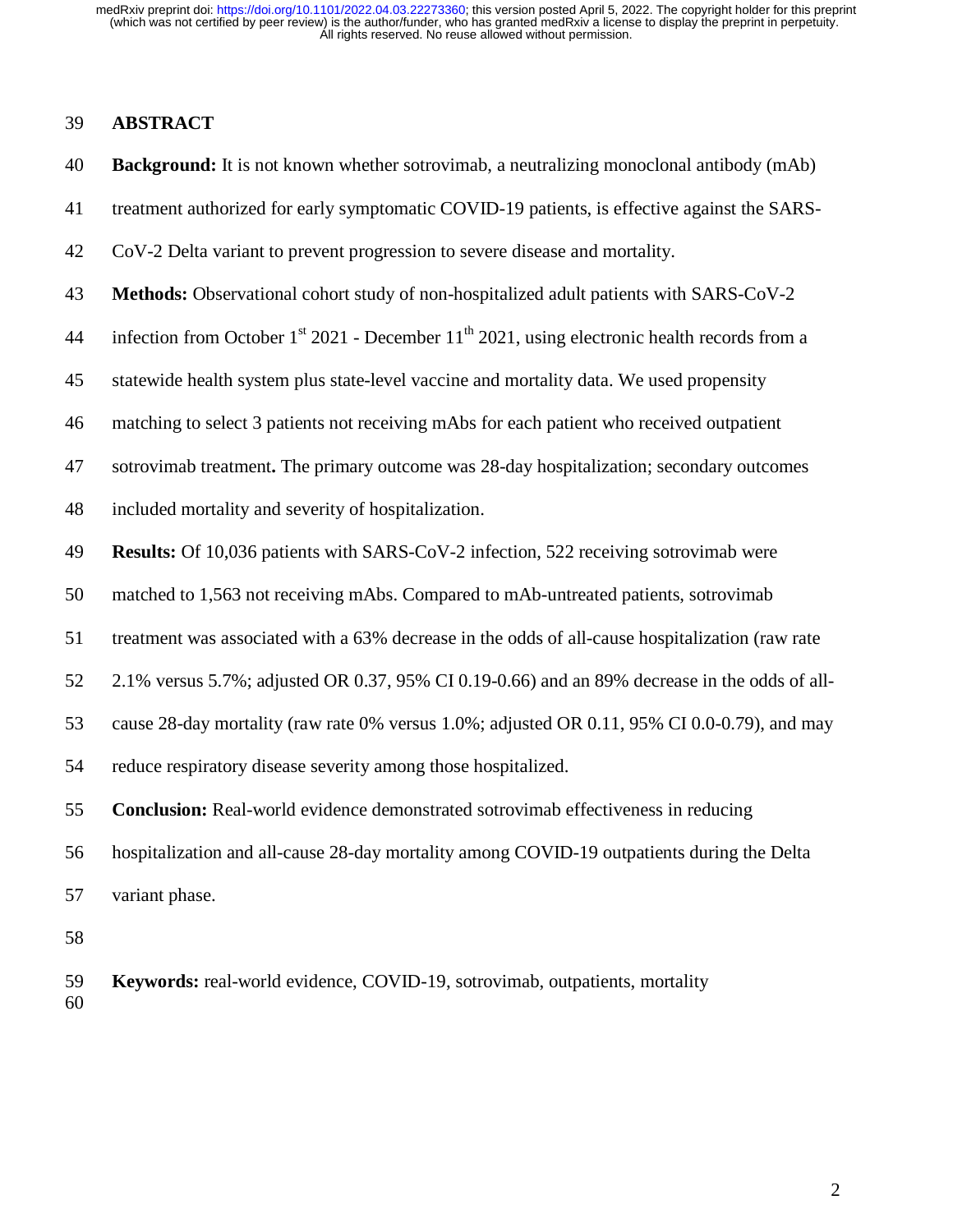# 61 **BACKGROUND**

| 62 | High rates of transmission of severe acute respiratory syndrome coronavirus-2 (SARS-CoV-2),                      |
|----|------------------------------------------------------------------------------------------------------------------|
| 63 | the virus that causes coronavirus disease of 2019 (COVID-19), persist, especially among                          |
| 64 | unvaccinated individuals or those with waning vaccine or infection-related immunity.[1]                          |
| 65 | Neutralizing monoclonal antibody (mAb) treatment provides immediate passive immunity                             |
| 66 | against SARS-CoV-2. Several mAb products have received emergency use authorization (EUA)                         |
| 67 | from the US Food and Drug Administration <sup>[2]</sup> based on Phase II/III randomized clinical trials         |
| 68 | conducted earlier in the pandemic that demonstrated efficacy towards reduced hospitalization                     |
| 69 | and disease severity among high-risk outpatients.[3-5] Use of mAb products such as sotrovimab                    |
| 70 | for individuals who have recently tested positive for SARS-CoV-2 in the outpatient setting is                    |
| 71 | critical to mitigate virus-driven impact on the health care system and is also an evidence-based                 |
| 72 | treatment strategy to improve COVID-19 outcomes among high-risk individuals.                                     |
| 73 | Trials supporting mAb EUA approval were conducted prior to the emergence of the Delta                            |
| 74 | variant surge in the summer 2021, and the trial assessing sotrovimab efficacy was limited in                     |
| 75 | assessment of clinical outcomes or mortality.[4] Following EUA, however, it becomes more                         |
| 76 | challenging to recruit patients into randomized controlled trials.[6] As new variants such as Delta              |
| 77 | and Omicron emerge, analysis of real-world data sufficiently robust to evaluate important                        |
| 78 | clinical differences is critical to evaluate treatment effectiveness and inform policy and practice              |
| 79 | decisions. We previously used a real-world platform to report on mAb efficacy during the Delta                   |
| 80 | variant pandemic phase.[7] That prior report focused on mAbs administered through September                      |
| 81 | 2021, predominantly consisting of casivirimab plus imdevimab $(\sim 80\%)$ , bamlanivimab $(\sim 15\%)$ ,        |
| 82 | or bamlanivimab plus etesevimab $(\sim 3\%)$ . Sotrovimab had been administered to only 0.7% of the              |
| 83 | overall cohort of patients with the Delta variant. Yet, as of January $24^{\text{th}}$ , 2022, sotrovimab is the |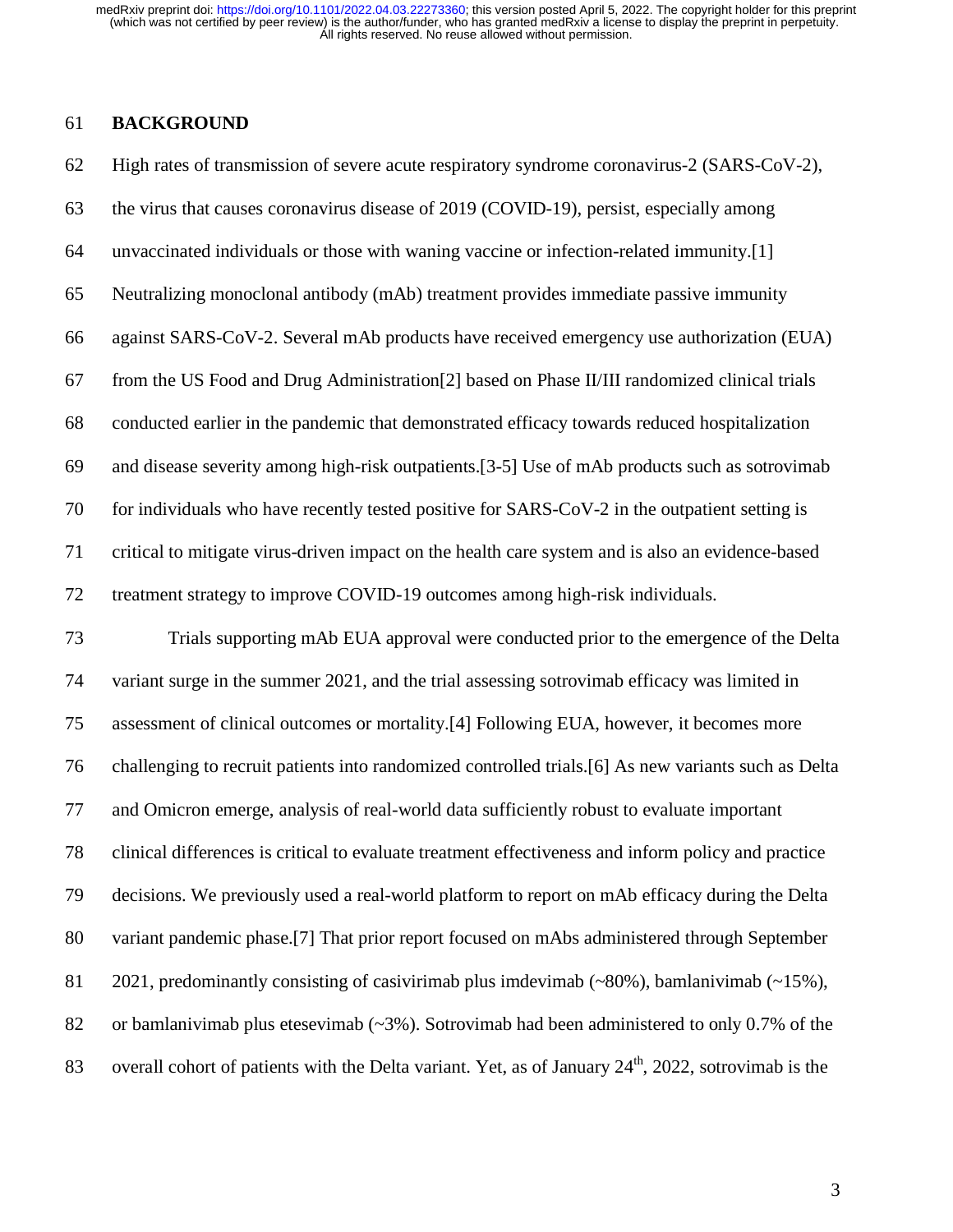84 only still-authorized mAb for outpatient COVID-19 treatment, [8] and thus additional data on its 85 clinical effectiveness is warranted.

| 86 | To provide useful data to help inform mAb allocation strategies and related                     |
|----|-------------------------------------------------------------------------------------------------|
| 87 | policymaking, we leveraged our novel real-world evidence platform[7, 9, 10] to assess the       |
| 88 | clinical impact of sotrovimab therapy on high-risk outpatients with early symptomatic COVID-    |
| 89 | 19 infections during a SARS-CoV-2 Delta predominant period in Colorado (10/1/2021 –             |
| 90 | 12/11/2021). [11] This paper reports on the effectiveness of sotrovimab against progression of  |
| 91 | COVID-19 to severe disease, hospitalization, severity of hospitalization, and death.            |
| 92 |                                                                                                 |
| 93 | <b>METHODS</b>                                                                                  |
| 94 | <b>Study Oversight and Data Sources</b>                                                         |
| 95 | We conducted a propensity-matched observational cohort study, as part of a statewide            |
| 96 | implementation/effectiveness pragmatic trial, in a collaboration between University of Colorado |
| 97 | researchers, University of Colorado Health (UCHealth) leaders, and the Colorado Department of   |
|    |                                                                                                 |

98 Public Health and Environment (CDPHE). The study was approved by the Colorado Multiple

99 Institutional Review Board with a waiver of informed consent. We obtained data from the

100 electronic health record (EHR; Epic, Verona, WI) of UCHealth, the largest health system in

101 Colorado with 13 hospitals around the state and 141,000 annual hospital admissions, using

102 Health Data Compass, an enterprise-wide data warehouse. EHR data were merged with statewide

103 data on vaccination status from the Colorado Comprehensive Immunization Information System

104 and mortality from Colorado Vital Records.

105 *Patient Population Studied*

106 We included patients diagnosed with SARS-CoV-2 infection between October 1, 2021 and

107 December 11, 2021 allowing for at least 28 days of follow-up (n=10,036) (**Appendix Figure 1,**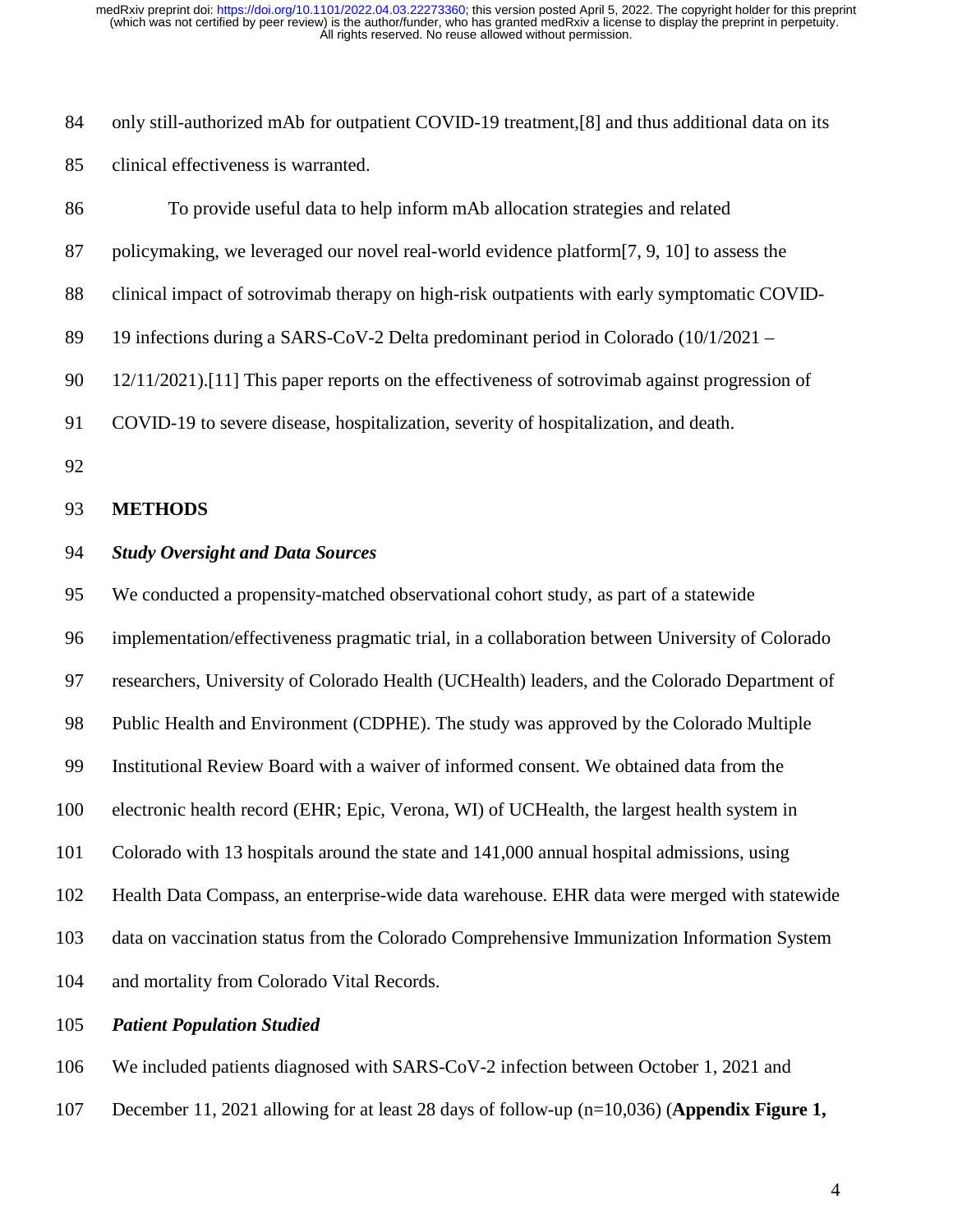| 108 | <b>Supplement</b> ). Patients were identified using an EHR-based date of SARS-CoV-2 positive test    |
|-----|------------------------------------------------------------------------------------------------------|
| 109 | (by polymerase chain reaction or antigen) or date of administration of mAb treatment (if no          |
| 110 | SARS-CoV-2 test result date available). The decision to seek mAb treatment was made by               |
| 111 | patients and clinicians.[11] We did not exclude patients solely for lack of EUA eligibility based    |
| 112 | on EHR data, because not all eligibility criteria were consistently available in the EHR. We         |
| 113 | excluded patients who tested positive for SARS-CoV-2 on the same day of or during                    |
| 114 | hospitalization because they were not eligible for mAb treatment. We also excluded patients          |
| 115 | missing both a positive test date and a sotrovimab administration date $(n=708)$ , or if it had been |
| 116 | more than 10 days between the positive test date and sotrovimab administration ( $n=26$ ), resulting |
| 117 | in a cohort of sotrovimab ( $N = 566$ ) or mAb untreated ( $N = 9,470$ ) patients.                   |
| 118 | Nearest neighbor propensity matching was conducted using logistic regression with                    |
| 119 | treatment status as the outcome. Approximately three untreated patients $(N=1,563)$ were matched     |
| 120 | to each sotrovimab-treated patient (N=522).[12, 13] Only 42 sotrovimab treated patients were         |
| 121 | lost due to incomplete covariate data. The propensity model included categorial age, sex,            |
| 122 | race/ethnicity, obesity status, immunocompromised status, number of comorbid conditions other        |
| 123 | than obesity and immunocompromised status, number of vaccinations at time of infection, and          |
| 124 | insurance status. We assessed effectiveness of matching using standardized mean differences          |
| 125 | (SMDs) with a threshold of 0.1 with results shown in Appendix Table 2.[14]                           |
| 126 |                                                                                                      |
| 127 | <b>Outcomes</b>                                                                                      |
| 128 | The primary outcome was all-cause hospitalization within 28 days of a positive SARS-CoV-2            |

129 test, obtained from EHR data. Secondary outcomes included 28-day all-cause mortality,

130 emergency department (ED) visit within 28 days, in-hospital disease severity based on maximum

131 level of respiratory support, hospital and intensive care unit (ICU) lengths of stay (LOS) in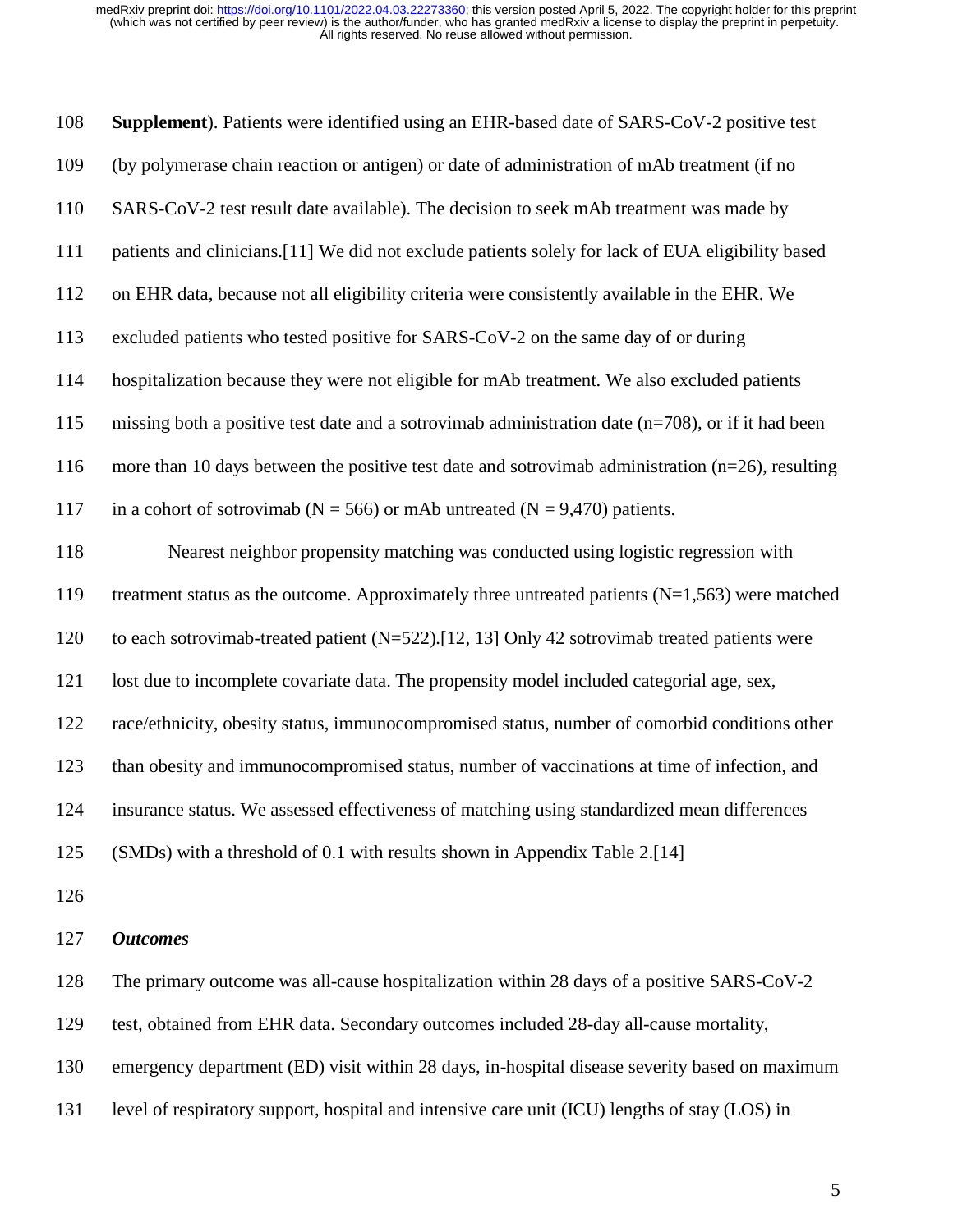| 132 | survivors, rates of ICU admission, and in-hospital mortality. For both hospitalization and ED                 |
|-----|---------------------------------------------------------------------------------------------------------------|
| 133 | visits, the index visit was used. When mAb treated patients were missing a SARS-CoV-2                         |
| 134 | positive date (70.5%), we randomly imputed missing test dates from the distribution of observed               |
| 135 | time between SARS-CoV-2 to mAb administration.                                                                |
| 136 |                                                                                                               |
| 137 | <b>Variable Definitions</b>                                                                                   |
| 138 | Hospitalization was defined as any inpatient or observation encounter documented in the                       |
| 139 | EHR. ED visits were defined as any visit to the ED, with or without an associated inpatient or                |
| 140 | observation encounter. Presence of comorbid conditions and immunocompromised status were                      |
| 141 | determined as reported previously <sup>[7]</sup> and described further in the Supplement. The number of       |
| 142 | comorbid conditions was calculated as the sum of the presence of hypertension, cardiovascular                 |
| 143 | disease, diabetes, pulmonary disease, and renal disease.                                                      |
| 144 | COVID-19 disease severity was estimated using ordinal categories of respiratory support                       |
| 145 | requirements at an encounter level, based on the highest level of support received among the                  |
| 146 | following types (in increasing order): no supplemental oxygen, standard (nasal cannula/face                   |
| 147 | mask) oxygen, high-flow nasal cannula or non-invasive ventilation, and invasive mechanical                    |
| 148 | ventilation.[15] In-hospital mortality was the highest level of disease severity.                             |
| 149 | No virus sequencing results were available on an individual patient basis. However, this                      |
| 150 | analysis focused on a period when the Delta variant was dominant (>99% by state-wide data)[11]                |
| 151 | and coupled with the timing of sotrovimab EUA and distribution in Colorado. Vaccination status                |
| 152 | was categorized by the number of vaccinations $(0, 1, 2, \text{or} \geq 3)$ administered prior to the date of |
| 153 | the SARS-CoV-2 positive test.                                                                                 |
| 154 | The variables of interest include treatment status, categorical age in years, sex,                            |
|     |                                                                                                               |

155 race/ethnicity, insurance status, obesity status, immunocompromised status, number of additional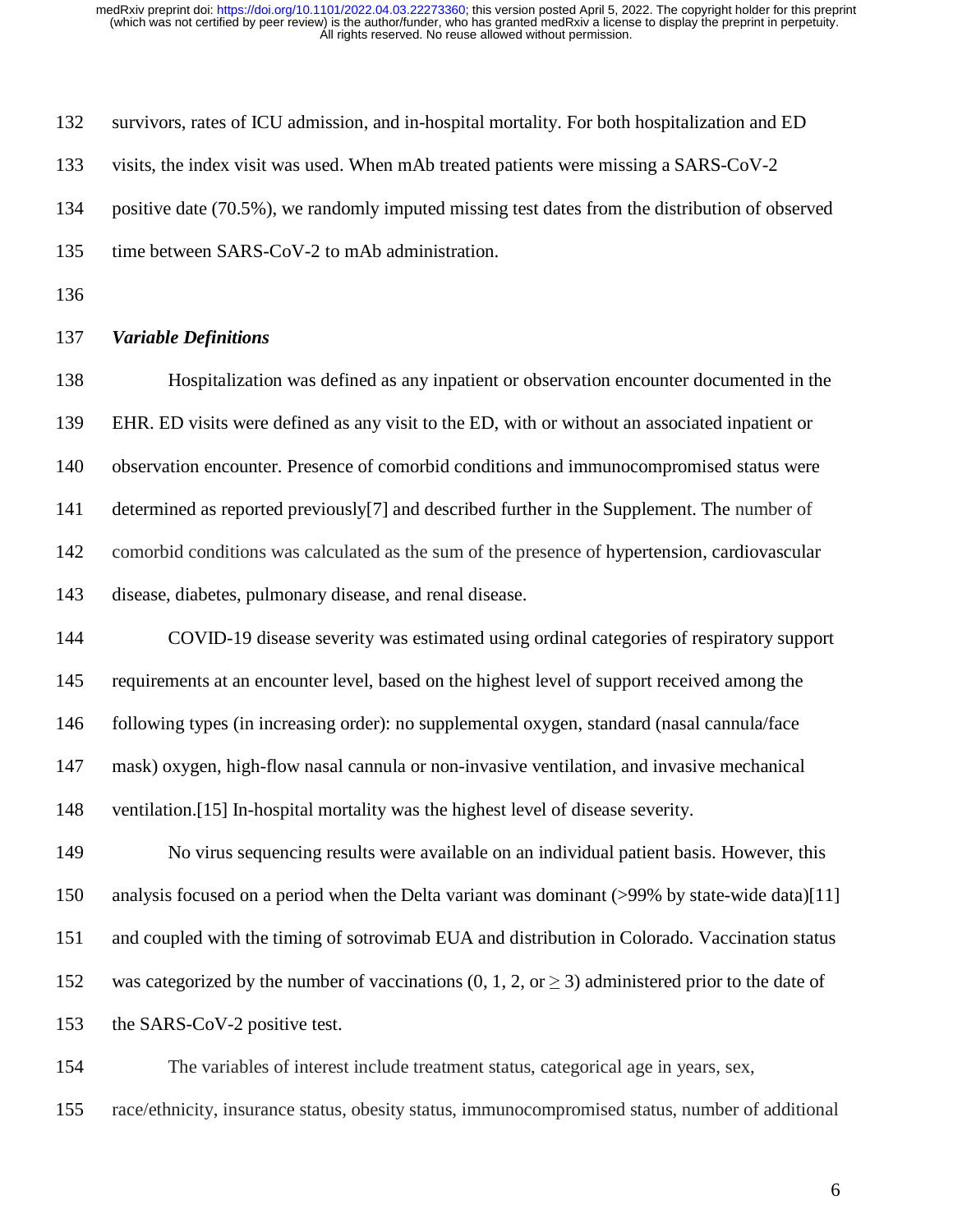- 156 comorbid conditions, and number of vaccinations. Due to small sample sizes, the variables age,
- 157 race/ethnicity, insurance status, number of comorbid conditions, and vaccination status were
- 158 each collapsed to the groups shown in the results tables.
- 159

#### 160 *Statistical analysis*

- 161 Firth's logistic regression was used to assess the association between treatment and 28-day
- 162 hospitalization, 28-day mortality, and 28-day ED visits. Firth's logistic regression (R package
- 163 logistf V 1.24) addresses estimation issues related to low event rates and complete
- 164 separation.[16-18] All models were adjusted for age, sex, race/ethnicity, insurance status, obesity
- 165 status, immunocompromised status, number of additional comorbid conditions, and number of
- 166 vaccinations. The unadjusted number needed to treat (NNT) was calculated for hospitalization by
- 167 treatment status.

168 Due to the small number of hospitalized participants, descriptive statistics including 169 counts and raw rates were calculated for all secondary outcomes among hospitalized participants, 170 including disease severity, hospital LOS, ICU visit, and ICU LOS.

171 Kaplan-Meier curves were estimated to visually assess cumulative incidence patterns by 172 treatment status for 28-day hospitalization.

173 Two sensitivity analyses were performed. First, we repeated the above analysis using 174 only EUA-eligible patients as verified by available EHR data. Second, we repeated the above 175 analysis with a more conservative SARS-CoV-2 imputation approach where all missing positive 176 test dates were imputed as ten days prior to the mAb administration date (the maximum time 177 difference allowed by the EUA). All statistical analyses were performed using R Statistical 178 Software (version 3.6.0; R Foundation for Statistical Computing, Vienna, Austria).[19]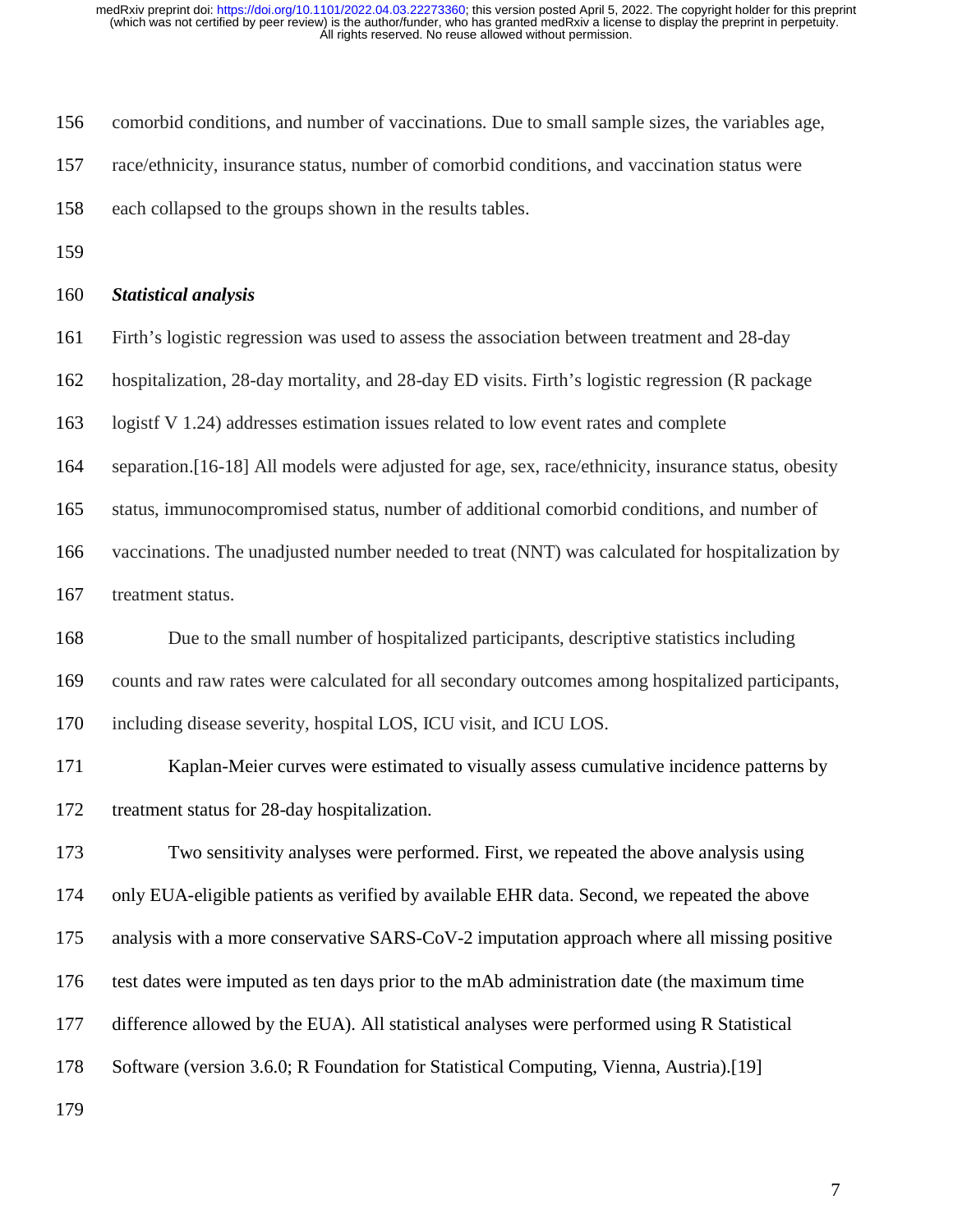#### 180 **RESULTS**

#### 181 *Characteristics of sotrovimab-Treated and mAb-Untreated Cohorts*

- 182 Of 10,036 patients with SARS-CoV-2 infection in the full cohort, 566 subjects received mAbs
- 183 and 9,470 patients did not (**Appendix Table 1, Supplement**). In the full cohort, the sotrovimab-
- 184 treated group generally reflects EUA criteria for use of mAbs, with many being older (33.0%
- 185 were age ≥65 years vs. 11.4% in mAb-untreated group), more likely to be obese (24.0% vs.
- 186 16.8%), or having one or more comorbidities (49.1% vs. 36.5%). Propensity matching eliminated
- 187 clinically meaningful differences in matching variables between groups (**Table 1**, **Appendix**
- 188 **Table 2, Supplement**). 522 sotrovimab-treated patients were propensity matched to 1,563
- 189 untreated patients.

190 The characteristics of sotrovimab-treated and mAb-untreated patients in the matched

191 cohort are presented (**Table 1**). The age distribution was similar, with 34% aged ε65. The cohort

192 was 56% female, 81% Non-Hispanic white, and 56% had private/commercial insurance.

193 Hypertension (32%) and pulmonary disease (25%) were the most common comorbid conditions.

194 Notably, 54% had received at least two vaccinations at the time of infection, and 39% had not

195 received any vaccine doses. The mean time from positive SARS-CoV-2 test to administration of

196 sotrovimab treatment was 3.7 days (SD 1.8) in those who did not have an imputed positive test 197 date.

#### 198 *Hospitalization and Mortality*

199 Sotrovimab treatment was associated with a lower rate of 28-day hospitalization compared to 200 matched mAb-untreated controls (11 [2.1%] vs. 89 [5.7%]), representing a 63% decrease in the 201 adjusted odds of hospitalization (adjusted OR 0.37, 95% CI 0.19-0.68; p < 0.001) (**Table 2**). The 202 unadjusted NNT for hospitalization for the untreated group was 28. Based on a time-to-event 203 analysis, the benefits associated with reduced hospitalization were largely accrued within 12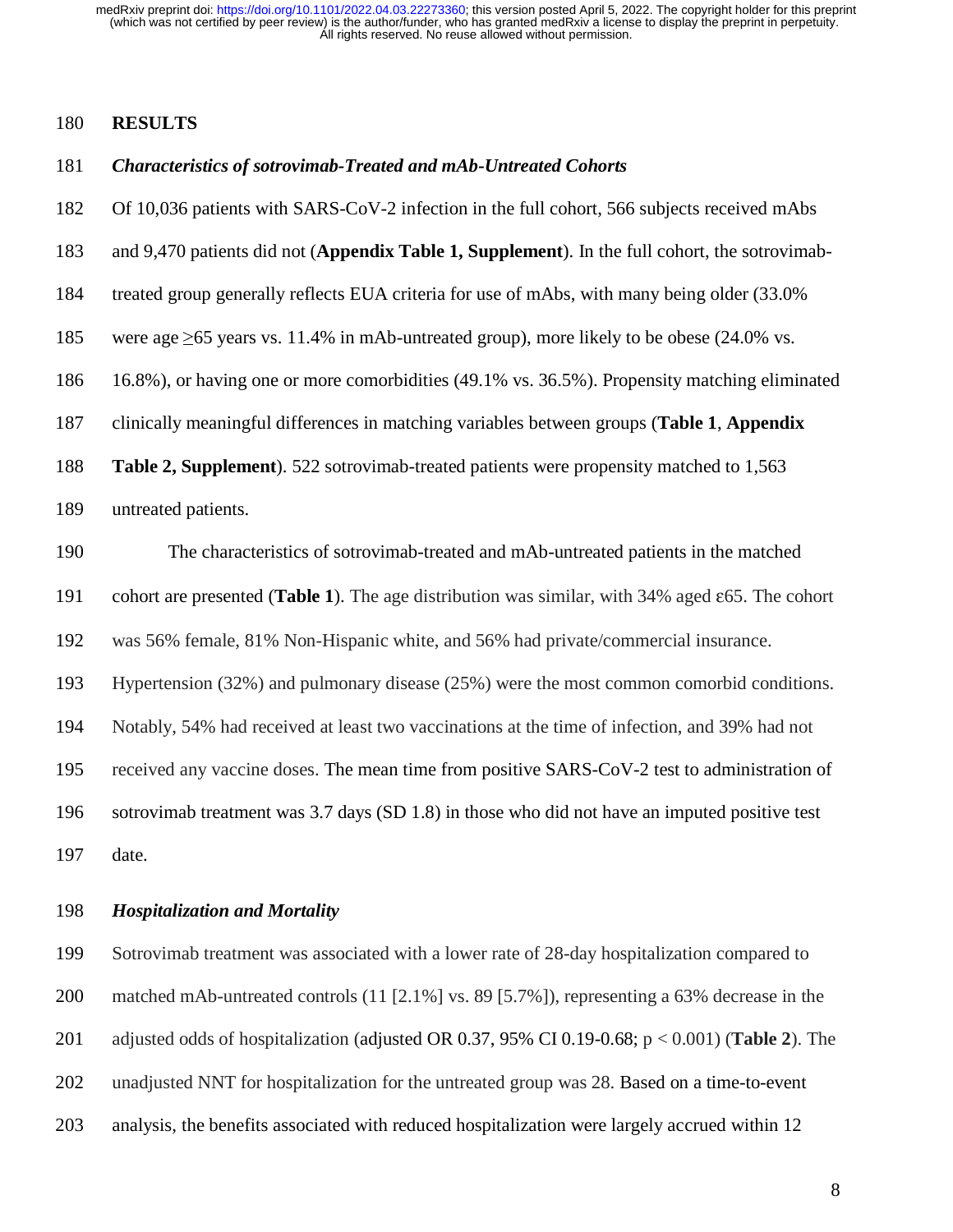204 days of the positive SARS-CoV-2 test date (**Figure 1**), or an average of 9 days after sotrovimab 205 treatment. Other factors associated with hospitalization are in Supplemental material (**Appendix**  206 **Table 3, Supplement**). Covariates that were associated with increased odds of 28-day 207 hospitalization included age  $\geq 65$  (p = 0.049), obesity (p < 0.001), and one (p = 0.013) or two or 208 more ( $p < 0.001$ ) comorbid conditions other than obesity or immunocompromised status 209 (**Appendix Table 3**, **Supplement**). Each level of vaccination status  $(1, 2, \text{ or } \ge 3 \text{ doses})$  was 210 significantly associated with decreased odds of hospitalization in comparison to having no 211 vaccine. 212 Importantly, all-cause 28-day mortality in the sotrovimab-treated group was 0 (0%) 213 compared to 15 (1.0%) among the mAb-untreated group, equating to an 89% decrease in the 214 mortality odds (adjusted OR 0.11, 95% CI 0.0-0.79 (**Table 2**). There was not a significant 215 association between sotrovimab treatment and the odds of visiting the ED (adjusted OR 1.12, 216 95% CI 0.77-1.60).

### 217 *Severity of Hospitalization*

218 Among hospitalized patients, 0 of 11 (0%) in the sotrovimab-treated group required invasive 219 mechanical ventilation (IMV) or died in the hospital, compared to 19 of 89 (21.3%) mAb-220 untreated group (**Table 2**). We also observed that a higher proportion of sotrovimab-treated 221 patients required no supplemental oxygen or only required standard (low-flow) oxygen in 222 comparison to mAb-untreated patients (72.7% vs. 48.3%). The average hospital length of stay 223 (LOS) for sotrovimab patients was  $5.3$  (+/- 5.9) days in comparison to 9.4 (+/- 10.6) days in the 224 untreated group. Collectively, these data suggest a lower severity of disease among hospitalized 225 sotrovimab-treated patients, although statistical inference was not performed (**Figure 2**). 2 of 9 226 (18.2%) sotrovimab-treated patients required ICU level of care, a similar percentage compared to 227 mAb-untreated patients (21.3%).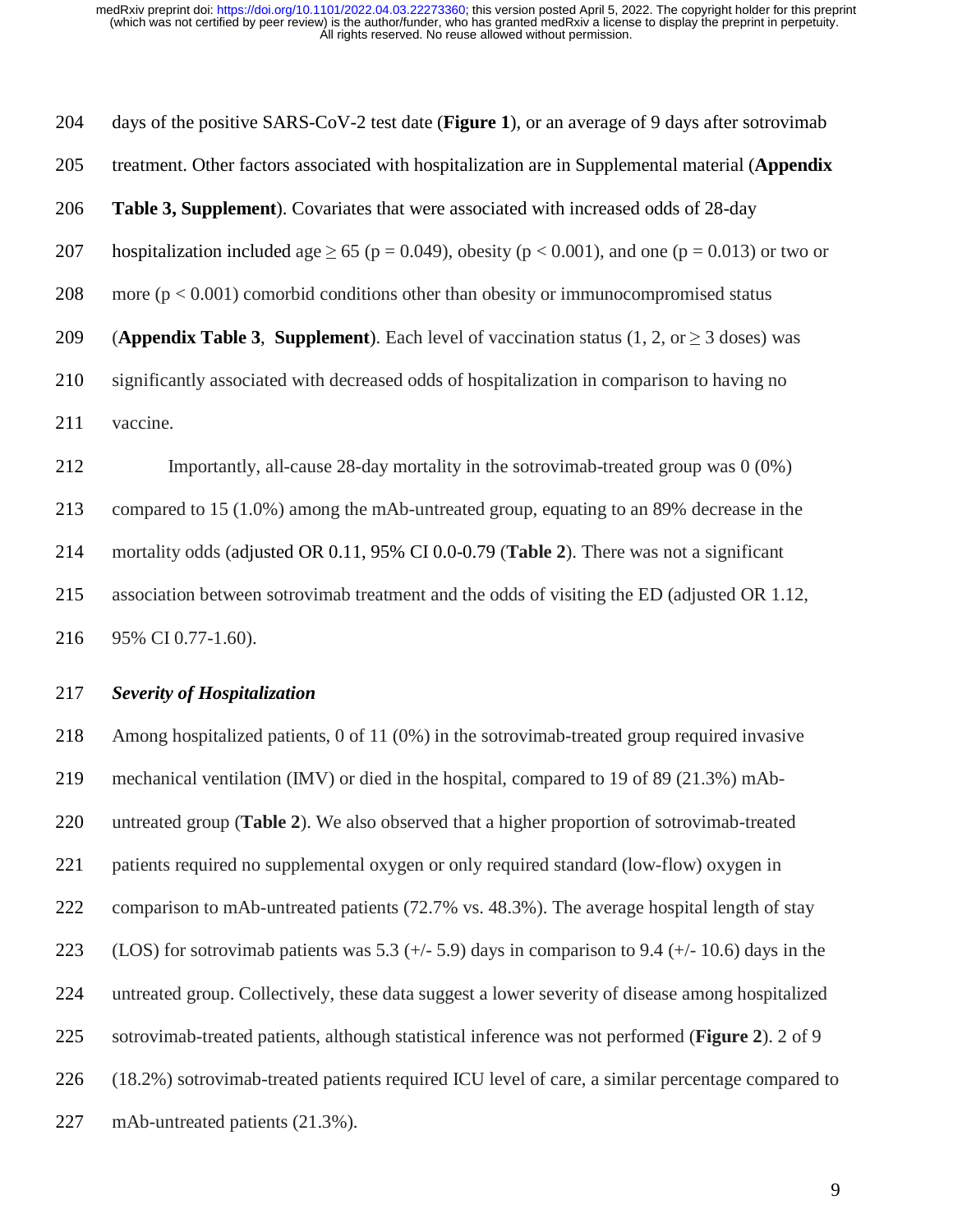#### 228 *Sensitivity Analysis*

229 Neither restricting the cohort to only patients meeting EUA eligibility criteria based on available 230 EHR data or using a more conservative imputation method for missing date of positive SARS-231 CoV-2 test materially changed the key results and scientific conclusions (**Appendix Tables 4-7,**  232 **Supplement**). 233 234 **DISCUSSION** 235 During a SARS-CoV-2 Delta variant-predominant period in Colorado, sotrovimab reduced 28- 236 day hospitalization by 63% and all-cause 28-day mortality by 89%. Our study adds to the main 237 prior clinical trial demonstrating sotrovimab efficacy that had limited sample size (n=583), 238 occurred prior to the emergence of the Delta variant, and was underpowered to evaluate the 239 impact of sotrovimab on patient mortality.[4] This data on the effectiveness of sotrovimab to 240 prevent severe COVID-19 disease induced by the Delta variant may be critical given the 241 unpredictable nature of the COVID-19 pandemic. When combined with in vitro data that 242 suggests sotrovimab effectively neutralizes the omicron variant,[20] these data support continued 243 sotrovimab prioritization among outpatient treatment options. 244 Although we do not directly compare sotrovimab effectiveness to other mAbs used 245 during a Delta variant-dominated pandemic phase, it is notable that the adjusted OR for 28-day

246 hospitalization in our study (aOR 0.37) is similar to what we previously reported (aOR 0.48)

247 when casivirimab plus imdevimab, bamlanivimab, or bamlanivimab plus etesevimab use as

- 248 outpatient mAb therapy were far more common than sotrovimab.[7] Further supporting
- 249 sotrovimab effectiveness against the Delta variant of SARS-CoV-2 is a comparable NNT of 28
- 250 to prevent one hospitalization, which we observed despite both an increase in the overall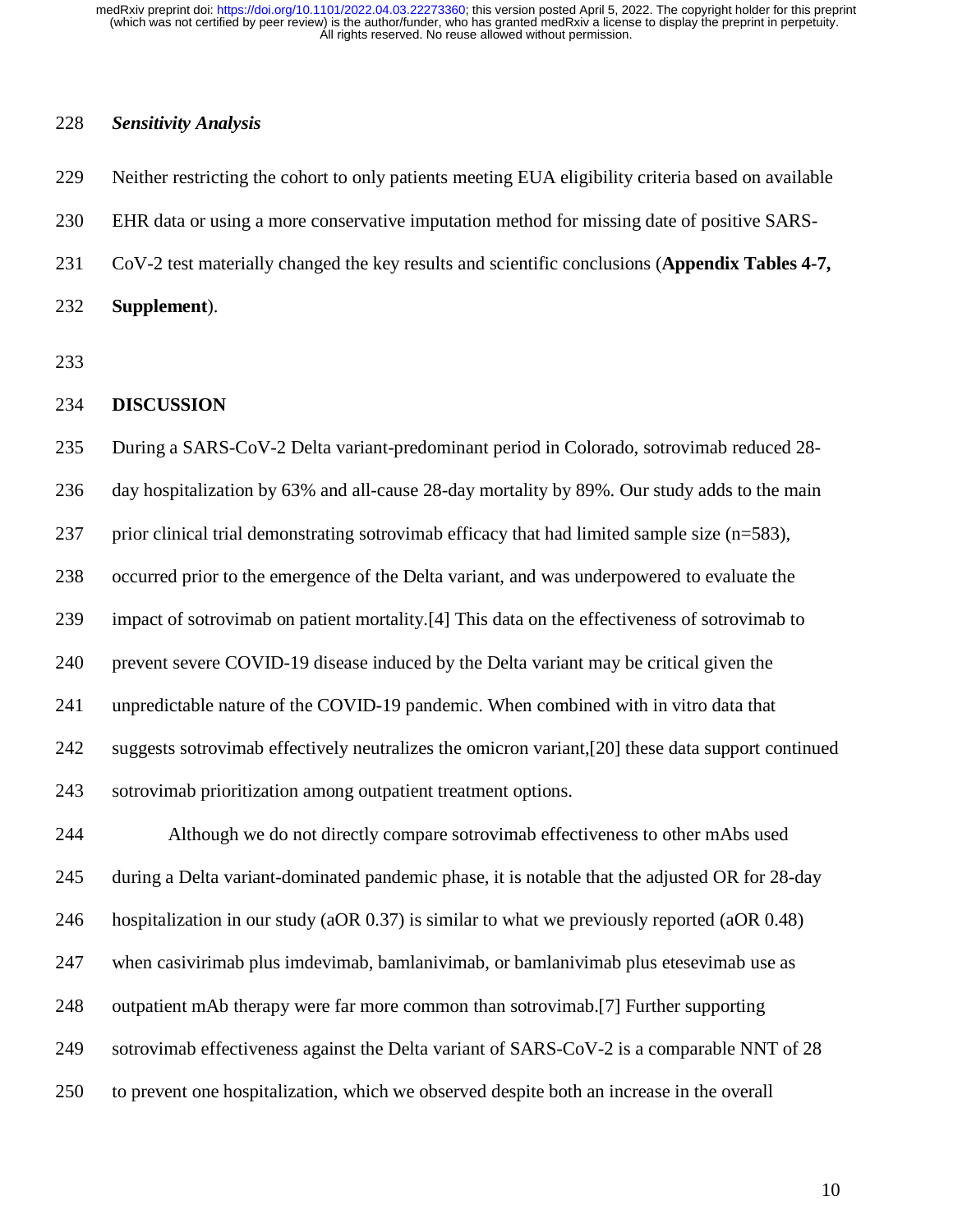251 vaccination rate and a lower baseline hospitalization rate among mAb-untreated patients

252 compared to the earlier cohort.[7]

253 Our results are of practical importance for policymakers and clinicians because there 254 have been shortages of mAb supplies and infusion capacity, and as such, demonstrating their 255 effectiveness to reduce hospitalization and mortality against each clinically relevant SARS-CoV-256 2 variant is crucial.[21, 22] Study findings support continued use of sotrovimab for patients with 257 high baseline risk for hospitalization, including those who are older than 65, obese, are not fully 258 vaccinated, or have comorbid conditions, all of whom had increased rates of hospitalization in 259 our cohort.

#### 260 *Limitations*

261 This study has several limitations. The setting was a single health system and geographically 262 limited to one US state with relatively low racial and ethnic minority representation, though it 263 serves both urban and rural populations through academic and community hospitals. Even 264 though we used statewide data for mortality and vaccination status, hospitalizations were 265 collected only within one single health system. If mAb-untreated patients were less likely to be 266 seen in this health system, hence more likely to be hospitalized elsewhere, this may bias our 267 results toward the null. We also relied on EHR data, including manual chart reviews, which may 268 have missing or inaccurate information about the presence of chronic conditions.[23] These 269 factors might have limited our ability to detect the impact of sotrovimab treatment.

270 We only collected 28-day hospitalization and mortality data, and therefore we do not 271 know whether sotrovimab effectiveness extends to a longer period after SARS-CoV-2 infection. 272 However, our prior study would suggest that 28-day and 90-day data are similar with respect to 273 hospitalization and mortality endpoints.[7] In this study, propensity scoring achieved excellent 274 matching between mAb-treated and mAb-untreated patient groups across multiple variables, but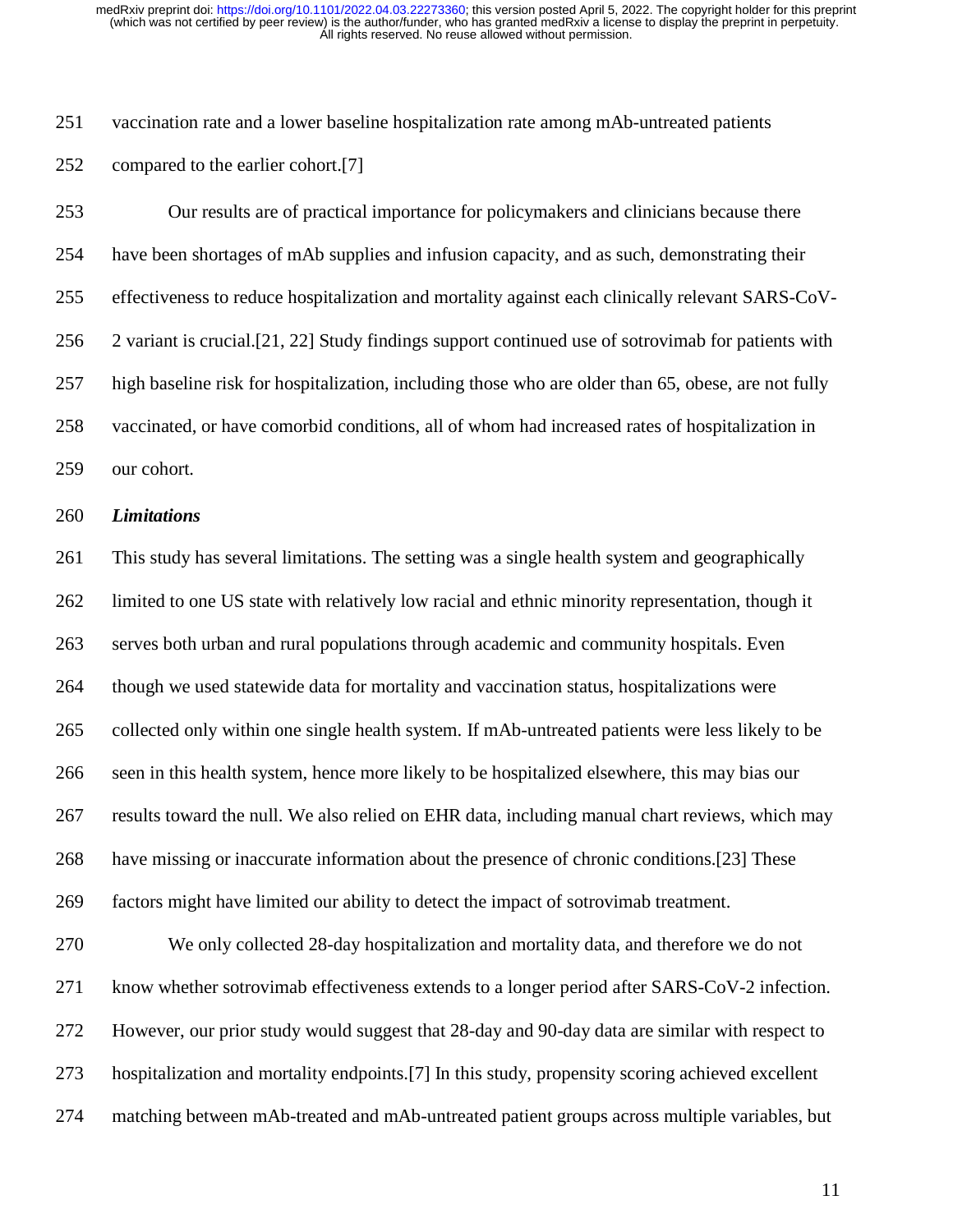275 unmeasured confounders may remain. Our EHR data does not contain information on SARS-276 CoV-2 variants at the patient level. However, during Colorado's Delta phase more than 99% of 277 sequenced SARS-CoV-2 was Delta variant.[11]

278 Finally, this study was conducted during a limited portion of the Delta variant-dominant 279 period after sotrovimab drug distribution and infusion had been well-established in Colorado. In 280 addition, hospitalization rates were lower over this same period, precluding our ability to 281 perform inferential statistics on severity of illness among the hospitalized sub-cohort. Because 282 the trend among the hospitalized subset strongly suggests sotrovimab benefit in reducing disease 283 severity and hospital length of stay, examining sotrovimab effectiveness across US states during 284 the same period would seemingly be an important next step to evaluate the generalizability of 285 our findings. With the rapid emergence of the Omicron variant in mid-December 2021, our intent 286 is to separately evaluate sotrovimab effectiveness against the omicron variant after enough 287 treated and untreated cases have accrued. The Omicron variant has an abundance of mutations in 288 the receptor-binding motif (RBM) of SARS-CoV-2, however in vitro reports suggest preserved 289 neutralization of Omicron by sotrovimab,[24] potentially explained by its ability to target non-290 RBM epitopes shared across many sarbecoviruses, including SARS-CoV-1.

#### 291 *Conclusion*

292 This study demonstrated real-world evidence for effectiveness of sotrovimab treatment in 293 reducing hospitalizations among COVID-19 outpatients during the Delta variant phase, as well 294 as a remarkable 89% overall reduction in mortality at 28 days, compared to matched mAb-295 untreated patients. For hospitalized patients, prior outpatient sotrovimab treatment may reduce 296 respiratory disease severity, hospital length of stay, and death, but a larger cohort is necessary to 297 further examine this observation. When access to mAbs is limited, prioritizing patients at highest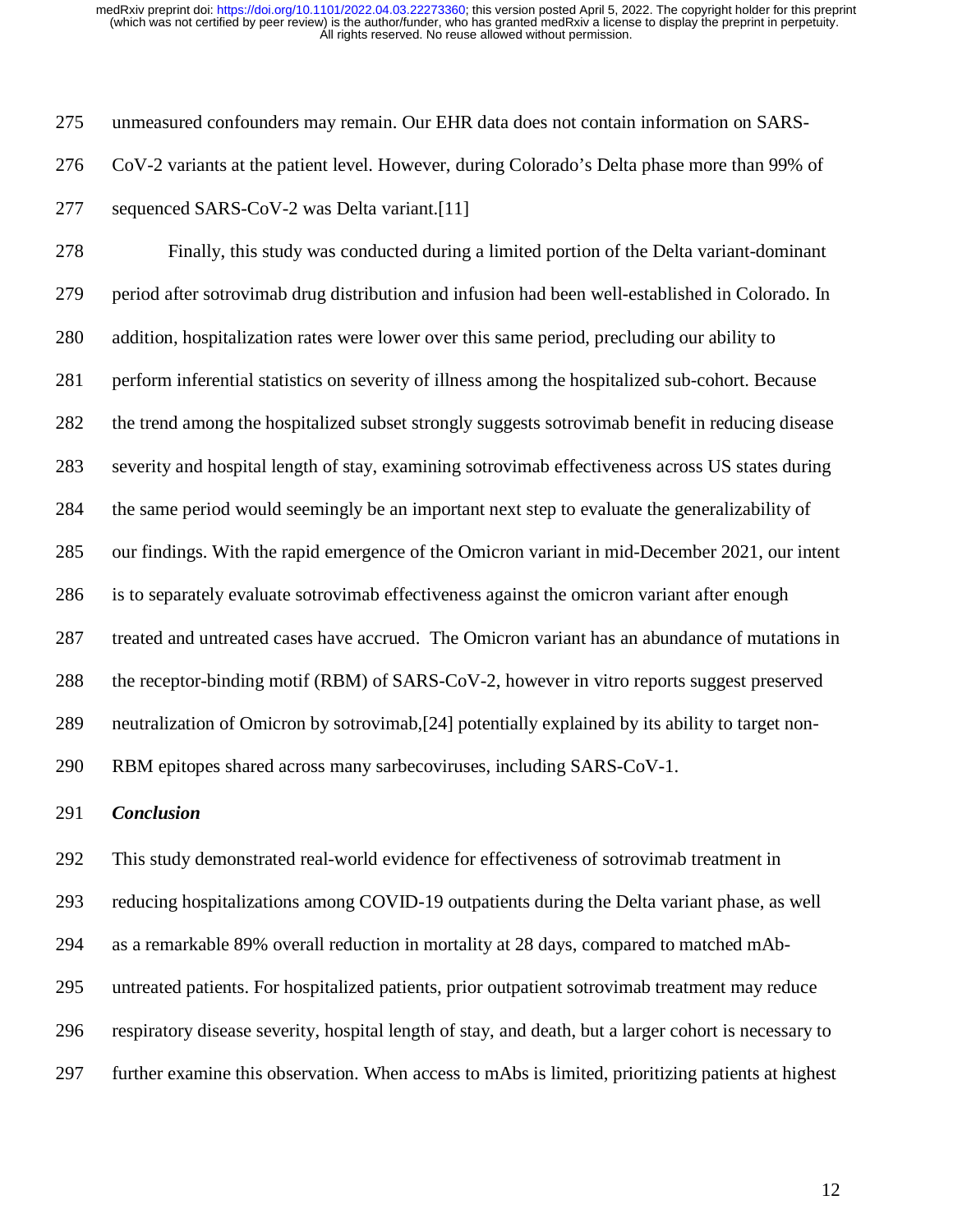| 298     | risk for hospitalization has the most potential to reduce health system strain during the COVID- |
|---------|--------------------------------------------------------------------------------------------------|
| 299     | 19 pandemic.                                                                                     |
| 300     |                                                                                                  |
| 301     |                                                                                                  |
| $302\,$ |                                                                                                  |
| 303     |                                                                                                  |
| 304     |                                                                                                  |
| 305     |                                                                                                  |
| 306     |                                                                                                  |
| $307\,$ |                                                                                                  |
| 308     |                                                                                                  |
| 309     |                                                                                                  |
| 310     |                                                                                                  |
| 311     |                                                                                                  |
| 312     |                                                                                                  |
| 313     |                                                                                                  |
| 314     |                                                                                                  |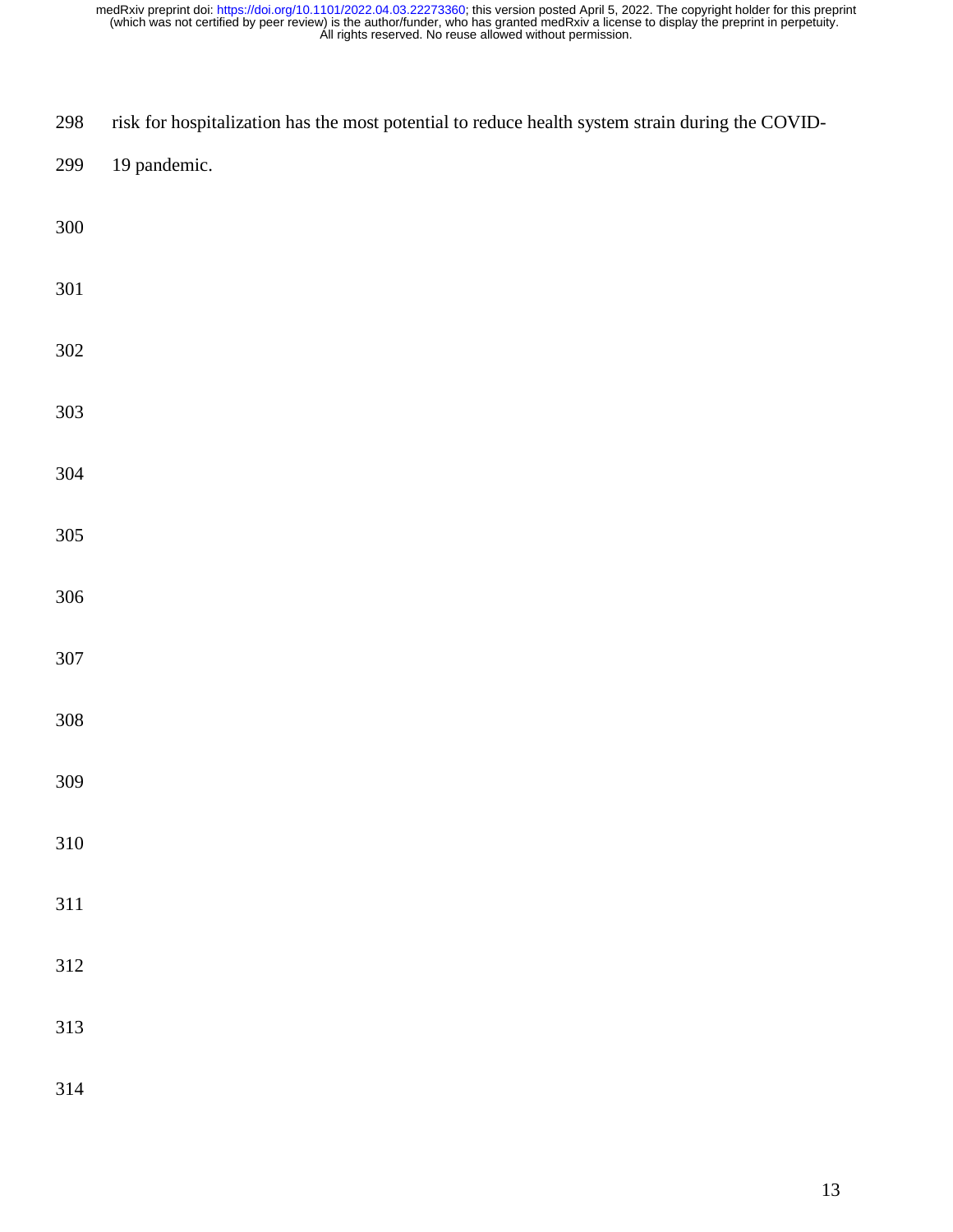## 315 **FOOTNOTES**

- 316 1) The authors do not have a commercial or other association that might pose a conflict of
- 317 interest (e.g., pharmaceutical stock ownership, consultancy, advisory board membership,
- 318 relevant patents, or research funding)

319

- 320 2) This study was funded by the National Center for Advancing Translational Sciences of the
- 321 National Institutes of Health [grant numbers UL1TR002525, UL1TR002535-03S3 and
- 322 UL1TR002535-04S2].

323

324 3) This work has not been presented in part or in entirety at any meetings

325

- 326 4) Correspondence and reprints to:
- 327 Neil R. Aggarwal, MD, MHSc
- 328 Department of Medicine
- 329 University of Colorado School of Medicine
- 330 12700 E. 19<sup>th</sup> Ave, Mail Stop C-272
- 331 Aurora, CO 80045, USA
- 332 Phone: +1-303-724-6038
- 333 Email: neil.aggarwal@cuanschutz.edu

- 335
- 336
- 337
- 338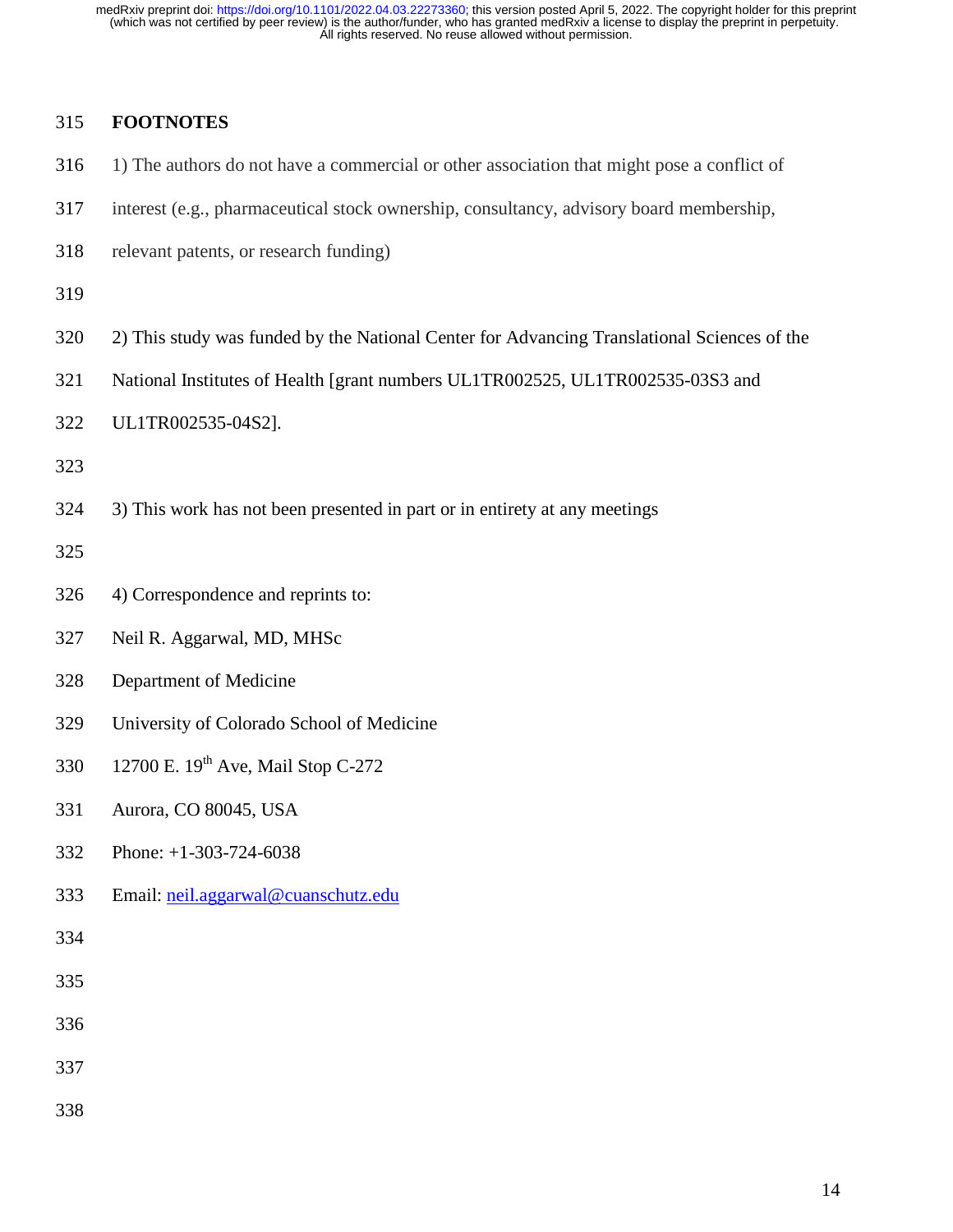#### 339 **REFERENCES**

- 340 1. Centers for Disease Control and Prevention. Science Brief: SARS-CoV-2 infection-
- 341 induced and vaccine-induced immunity. Available at:
- 342 https://www.cdc.gov/coronavirus/2019-ncov/science/science-briefs/vaccine-induced-
- 343 immunity.html). Accessed February 10.
- 344 2. COVID-19 Treatment Guidelines Panel. Coronavirus Disease 2019 (COVID-19)
- 345 treatment guidelines. Available at: https://www.covid19treatmentguidelines.nih.gov. 346 Accessed February 10.
- 347 3. Dougan M, Nirula A, Azizad M, et al. Bamlanivimab plus Etesevimab in Mild or
- 348 Moderate Covid-19. N Engl J Med **2021**; 385(15): 1382-92.
- 349 4. Gupta A, Gonzalez-Rojas Y, Juarez E, et al. Effect of Sotrovimab on Hospitalization or
- 350 Death Among High-risk Patients With Mild to Moderate COVID-19: A Randomized
- 351 Clinical Trial. JAMA **2022**.
- 352 5. Weinreich DM, Sivapalasingam S, Norton T, et al. REGN-COV2, a Neutralizing
- 353 Antibody Cocktail, in Outpatients with Covid-19. N Engl J Med **2021**; 384(3): 238-51.
- 354 6. Lynch HF, Caplan A, Furlong P, Bateman-House A. Helpful Lessons and Cautionary
- 355 Tales: How Should COVID-19 Drug Development and Access Inform Approaches to
- 356 Non-Pandemic Diseases? Am J Bioeth **2021**; 21(12): 4-19.
- 357 7. Wynia MK, Beaty LE, Bennett TD, et al. Real World Evidence of Neutralizing
- 358 Monoclonal Antibodies for Preventing Hospitalization and Mortality in COVID-19
- 359 Outpatients. medRxiv **2022**.
- 360 8. Cavazzoni P, MD. Coronavirus (COVID-19) Update: FDA Limits Use of Certain
- 361 Monoclonal Antibodies to Treat COVID-19 Due to the Omicron Variant. In:
- 362 Administration FD, **2022**.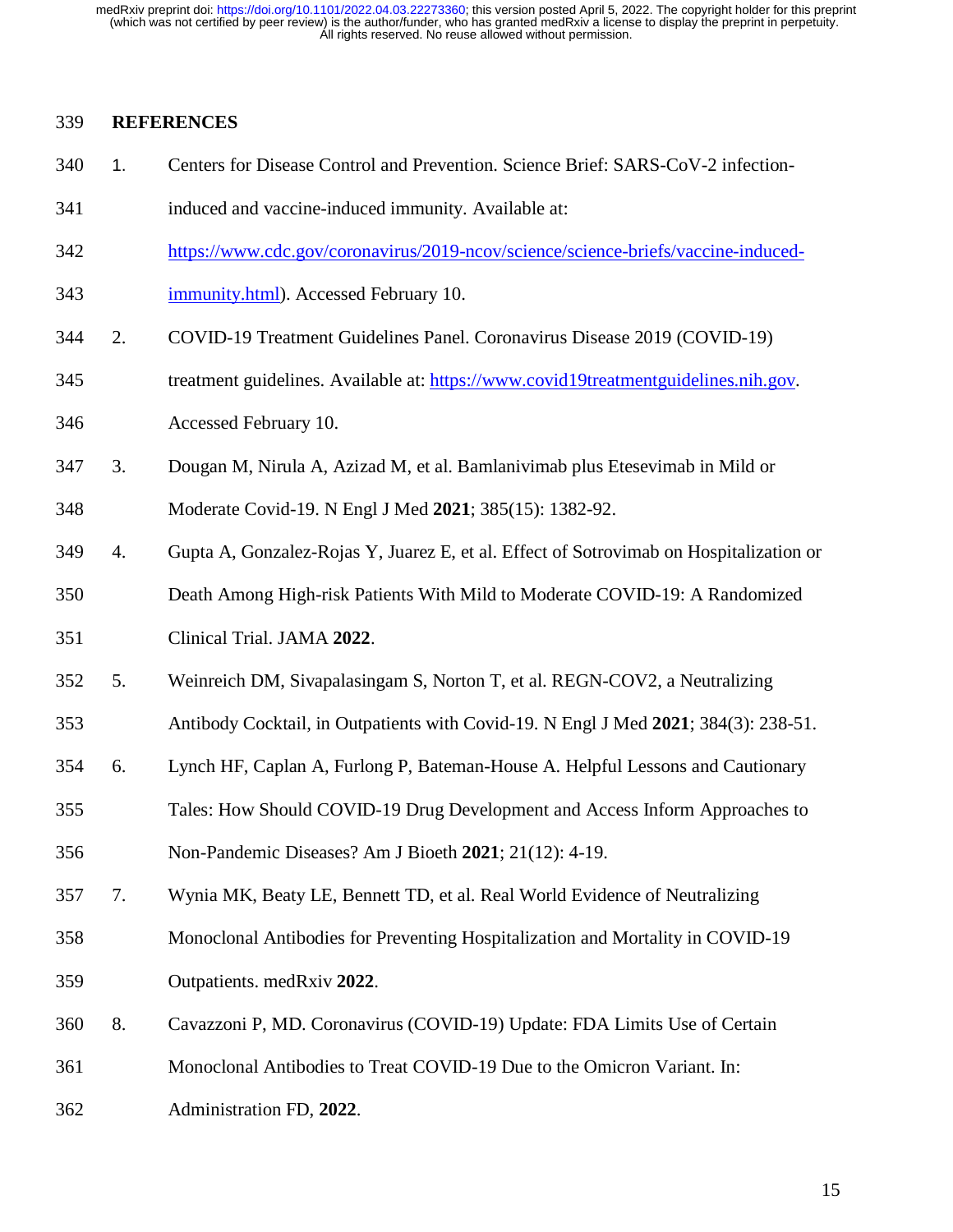| 363<br>ISPOR. About real-world evidence. December 2021. Available at: |  |
|-----------------------------------------------------------------------|--|
|-----------------------------------------------------------------------|--|

- 364 https://www.ispor.org/strategic-initiatives/real-world-evidence/about-real-world-
- 365 evidence.
- 366 10. Angus DC. Optimizing the Trade-off Between Learning and Doing in a Pandemic.
- 367 JAMA **2020**; 323(19): 1895-6.
- 368 11. Colorado Department of Public Health and Environment. Treatments for Covid-19.
- 369 Available at: https://covid19.colorado.gov/for-coloradans/covid-19-treatments#collapse-370 accordion-40911-4. Accessed February 10.
- 
- 371 12. Austin PC. An Introduction to Propensity Score Methods for Reducing the Effects of
- 372 Confounding in Observational Studies. Multivariate Behav Res **2011**; 46(3): 399-424.
- 373 13. Daniel Ho KI, Gary King, and Elizabeth Stuart. Matching as Nonparametric
- 374 Preprocessing for Reducing Model Dependence in Parametric Causal Inference. Political 375 Analysis **2007**; 15: 199-236.
- 376 14. Austin PC. Balance diagnostics for comparing the distribution of baseline covariates
- 377 between treatment groups in propensity-score matched samples. Stat Med **2009**; 28(25): 378 3083-107.
- 379 15. National Institute of Health Covid treatment guidelines. Clinical spectrum of SARS-
- 380 CoV-2 infection. . Available at:
- 381 **https://www.covid19treatmentguidelines.nih.gov/overview/clinical-spectrum**.
- 382 Accessed **February 10**.
- 383 16. Georg Heinze MPaLJ. logistf: Firth's Bias-Reduced Logistic Regression. R package 384 version 1.24. **2020**.
- 385 17. Heinze G, Schemper M. A solution to the problem of separation in logistic regression.
- 386 Stat Med **2002**; 21(16): 2409-19.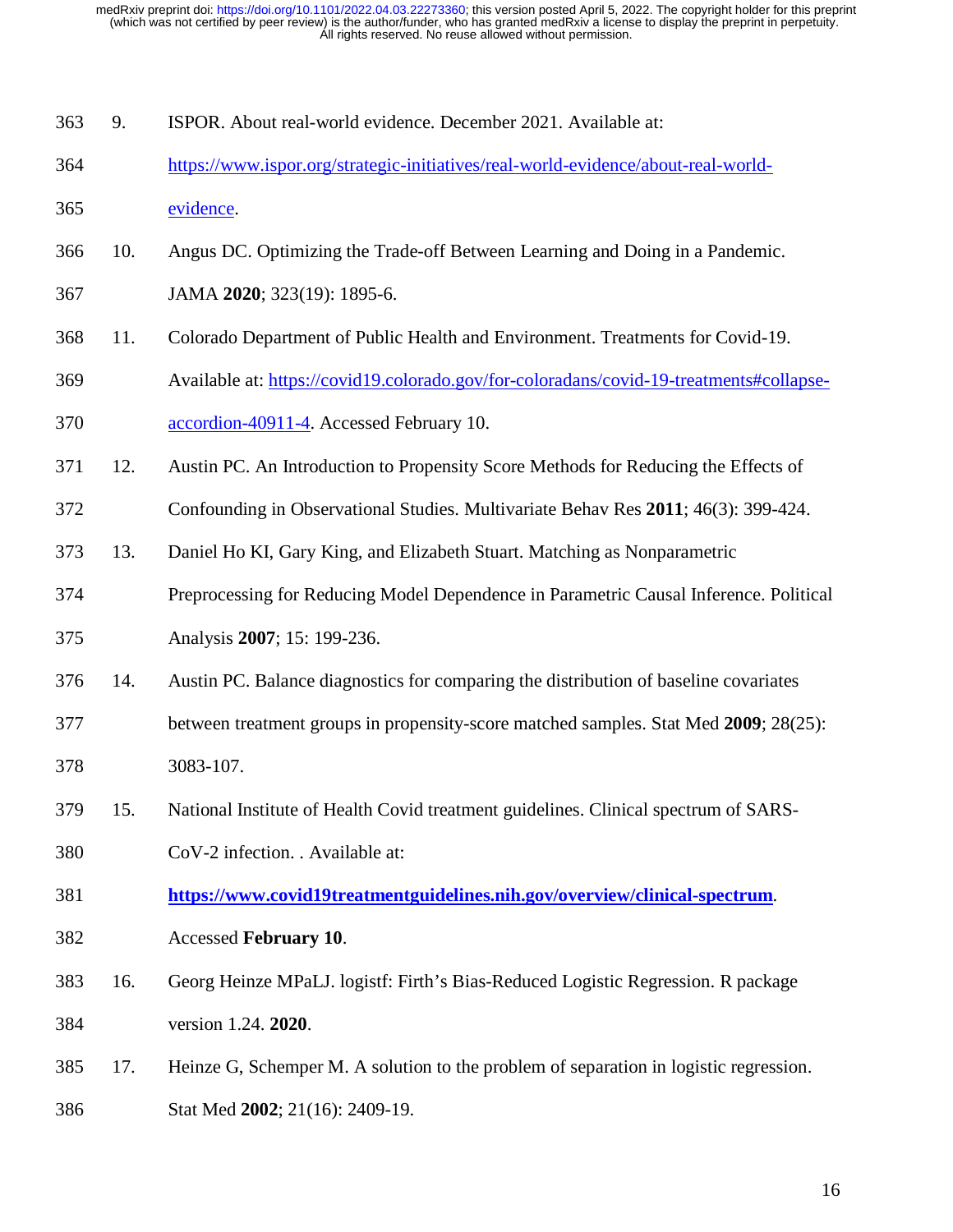- 387 18. Puhr R, Heinze G, Nold M, Lusa L, Geroldinger A. Firth's logistic regression with rare
- 388 events: accurate effect estimates and predictions? Stat Med **2017**; 36(14): 2302-17.
- 389 19. Team RC. R: a language and environment for statistical computing. Vienna: R
- 390 Foundation for Statistical Computing, **2020**.
- 391 20. Cameroni E, Saliba C, Bowen JE, et al. Broadly neutralizing antibodies overcome SARS-
- 392 CoV-2 Omicron antigenic shift. bioRxiv **2021**.
- 393 21. Strategies to allocate scarce COVID-19 monoclonal antibody treatments to eligible
- 394 patients examined in new rapid response to government. January 2021. Available at:
- 395 https://www.nationalacademies.org/news/2021/01/strategies-to-allocate-scarce-covid-19-
- 396 monoclonal-antibody-treatments-to-eligible-patients-examined-in-new-rapid-response-to-
- 397 government). Accessed February 10.
- 398 22. Bernstein L. Biden Administration moves to stave off shortages of monoclonal
- 399 antibodies. Accessed February 10.
- 400 23. Bennett TD, Moffitt RA, Hajagos JG, et al. Clinical Characterization and Prediction of
- 401 Clinical Severity of SARS-CoV-2 Infection Among US Adults Using Data From the US
- 402 National COVID Cohort Collaborative. JAMA Netw Open **2021**; 4(7): e2116901.
- 403 24. VanBlargan LA, Errico JM, Halfmann PJ, et al. An infectious SARS-CoV-2 B.1.1.529
- 404 Omicron virus escapes neutralization by therapeutic monoclonal antibodies. Nat Med
- 405 **2022**.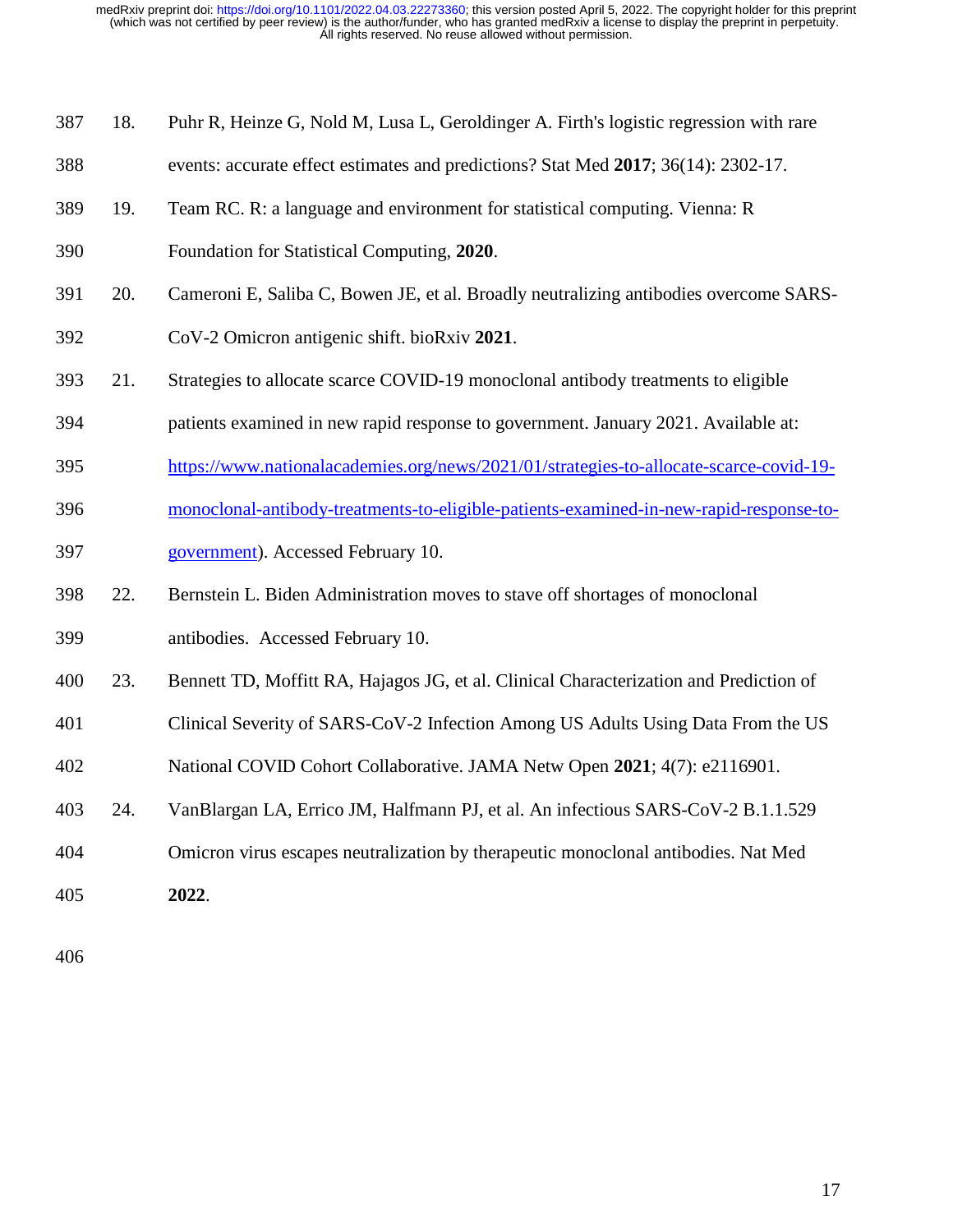| <b>Characteristic</b>                            | <b>Sotrovimab-Treated</b> | mAb-Untreated |
|--------------------------------------------------|---------------------------|---------------|
| <b>Age Group<sup>a</sup></b>                     |                           |               |
| $18-44$ years                                    | 169 (32.4%)               | 486 (31.1%)   |
| $45-64$ years                                    | 177 (33.9%)               | 537 (34.4%)   |
| $\geq$ 65 years                                  | 176 (33.7%)               | 540 (34.5%)   |
| Sex <sup>a</sup>                                 |                           |               |
| Female                                           | 296 (56.7%)               | 877 (56.1%)   |
| Race/Ethnicity <sup>a</sup>                      |                           |               |
| Non-Hispanic White                               | 421 (80.7%)               | 1271 (81.3%)  |
| Hispanic                                         | 39 (7.5%)                 | 118 (7.5%)    |
| Non-Hispanic Black                               | $21(4.0\%)$               | 57 (3.6%)     |
| Other                                            | 41 (7.9%)                 | 117(7.5%)     |
| <b>Insurance Status<sup>a</sup></b>              |                           |               |
| Private/Commercial                               | 294 (56.3%)               | 876 (56.0%)   |
| Medicare                                         | 175 (33.5%)               | 534 (34.2%)   |
| Medicaid                                         | $34(6.5\%)$               | 99 (6.3%)     |
| None/Uninsured                                   | 13 (2.5%)                 | $39(2.5\%)$   |
| Other/Unknown                                    | $6(1.1\%)$                | $15(1.0\%)$   |
| <b>Immunocompromised Status<sup>a</sup></b>      |                           |               |
| Yes                                              | 130 (24.9%)               | 347 (22.2%)   |
| <b>Obesity Status<sup>a</sup></b>                |                           |               |
| Yes                                              | 133 (25.5%)               | 394 (25.2%)   |
| Number of Other Comorbid Conditions <sup>a</sup> |                           |               |
| None                                             | 251 (48.1%)               | 767 (49.1%)   |
| One                                              | 147 (28.2%)               | 421 (26.9%)   |
| Two or more                                      | 124 (23.8%)               | 375 (24.0%)   |
| <b>Diabetes</b>                                  | 62(11.9%)                 | 209 (13.4%)   |
| <b>Cardiovascular Disease</b>                    | 86 (16.5%)                | 242 (15.5%)   |
| <b>Pulmonary Disease</b>                         | 131 (25.1%)               | 390 (25.0%)   |
| <b>Renal Disease</b>                             | $32(6.1\%)$               | $112(7.2\%)$  |
| <b>Hypertension</b>                              | 160 (30.7%)               | 497 (31.8%)   |
| <b>Liver Disease</b>                             | 39 (7.5%)                 | 114 (7.3%)    |
| <b>Number of vaccinations prior to SARS-</b>     |                           |               |
|                                                  |                           |               |
| $CoV-2+date^a$                                   |                           |               |
| $\theta$                                         | 200 (38.3%)               | 604 (38.6%)   |
| 1                                                | $37(7.1\%)$               | $109(7.0\%)$  |
| $\overline{2}$                                   | 233 (44.6%)               | 699 (44.7%)   |
| $\geq$ 3                                         | 52 (10.0%)                | 151 (9.7%)    |

# 407 **Table 1. Baseline Characteristics by Mab Treatment Status for Primary Matched Cohort**

**<sup>a</sup>** 408 *Variables* used in the propensity matching. Abbreviations: mAb, monoclonal antibody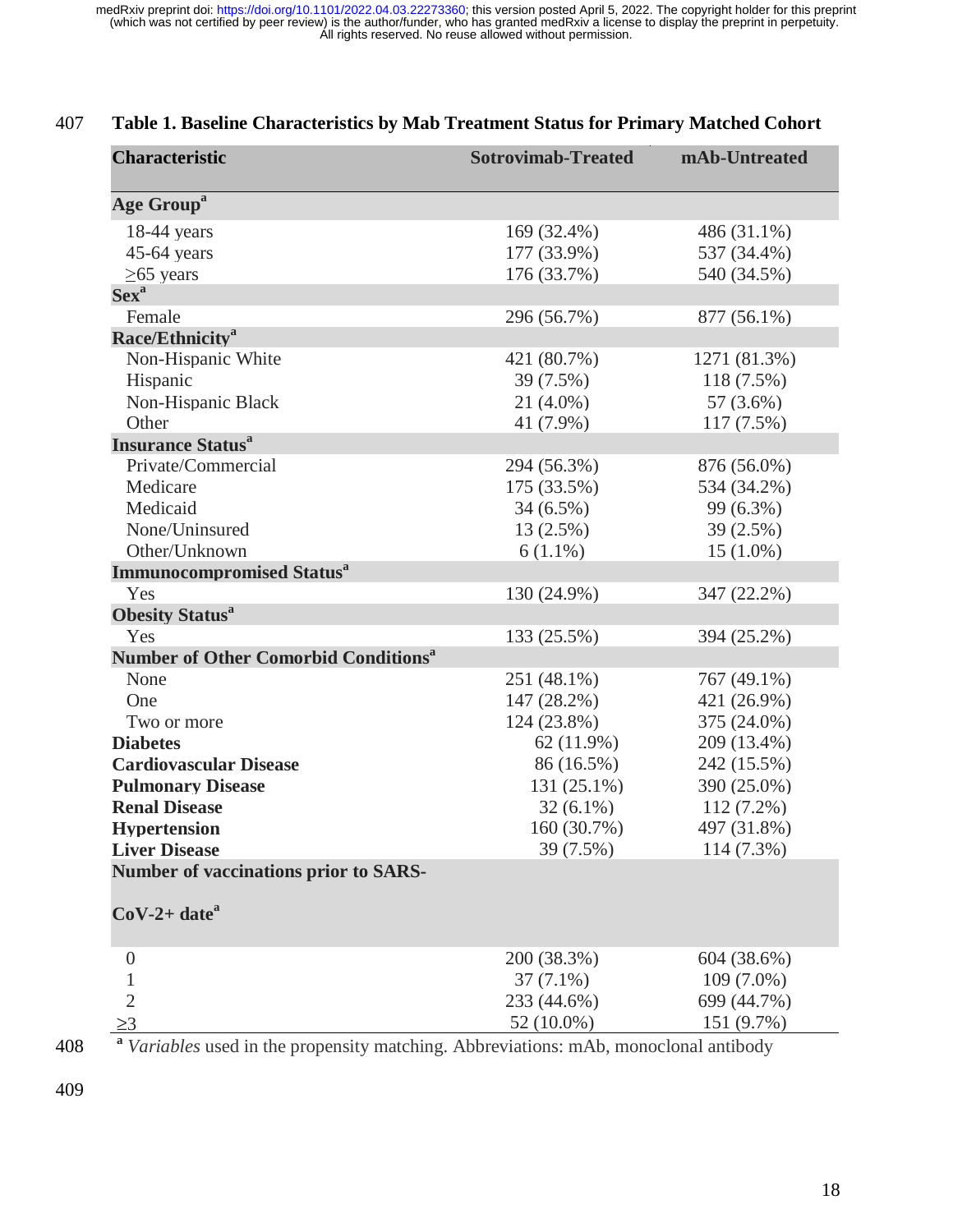| <b>Outcome</b>                  |             | Sotrovimab-Treated mAb-Untreated Adjusted OR |                   | 95% CI       |
|---------------------------------|-------------|----------------------------------------------|-------------------|--------------|
| <b>Overall Sample Size</b>      | $N = 522$   | $N = 1563$                                   |                   |              |
| All-Cause 28-day                | $11(2.1\%)$ | 89 (5.7%)                                    | 0.37              | (0.19, 0.68) |
| Hospitalization (primary        |             |                                              |                   |              |
| <i>outcome</i> )                |             |                                              |                   |              |
| All-Cause 28-day Mortality      | $0(0.0\%)$  | $15(1.0\%)$                                  | 0.11              | (0.00, 0.79) |
| Any ED visit to Day 28          | 44 (8.4%)   | 119 (7.6%)                                   | 1.12              | (0.77, 1.60) |
| <b>Hospitalized Sample Size</b> | $N=11$      | $N=89$                                       |                   |              |
| Hospital LOS days, mean         | 5.3(5.9)    | 9.4(10.6)                                    | $\qquad \qquad -$ |              |
| (SD)                            |             |                                              |                   |              |
| IMV or Death                    | $0(0.0\%)$  | 19 (21.3%)                                   |                   |              |
| <b>ICU</b> Admission            | $2(18.2\%)$ | 19 (21.3%)                                   |                   |              |
| ICU LOS days, mean (SD)         | 5.5(6.4)    | 8.6(10.1)                                    |                   |              |

## 410 **Table 2. Primary and Secondary Outcomes by Monoclonal Antibody Treatment Status**

411 All regression models adjusted for age, sex, race/ethnicity, obesity, immunocompromised status,

412 number of comorbidities, insurance status, and vaccination status. Abbreviations: mAb,

413 monoclonal antibody; OR, odds ratio; CI, confidence interval; ICU, intensive care unit; IMV,

414 invasive mechanical ventilation; LOS, length of stay; SD, standard deviation

415

416

417

418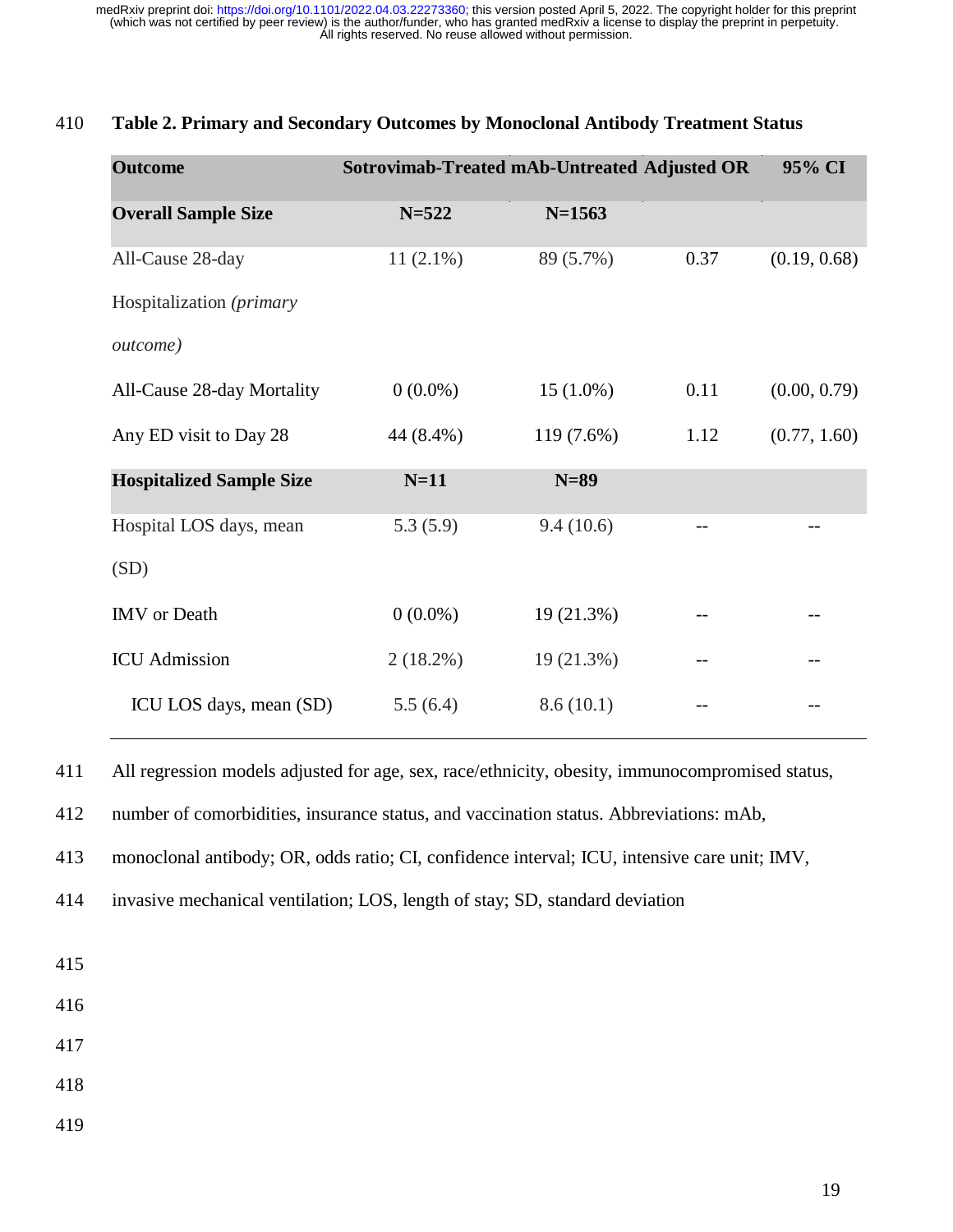### 420 **FIGURE LEGENDS**

- 421 **Figure 1. Cumulative Incidence Plots for All-Cause Hospitalization to Day 28 by**
- 422 **Sotrovimab Treatment Status**
- 423 **Figure 2. Maximum Respiratory Support by Monoclonal Antibody Treatment Status**
- 424 **among Patients Hospitalized within 28 Days**
- 425 Comparing severity of hospitalizations for n=11 sotrovimab-treated and n=89 mAb-untreated
- 426 patients, the maximum level of respiratory support appeared lower for sotrovimab-treated
- 427 patients, but inferential statistics were not able to be performed.
- 428 Abbreviations: mAb, monoclonal antibody; HFNC, high-flow nasal cannula oxygen; NIV, non-
- 429 invasive ventilation; IMV, invasive mechanical ventilation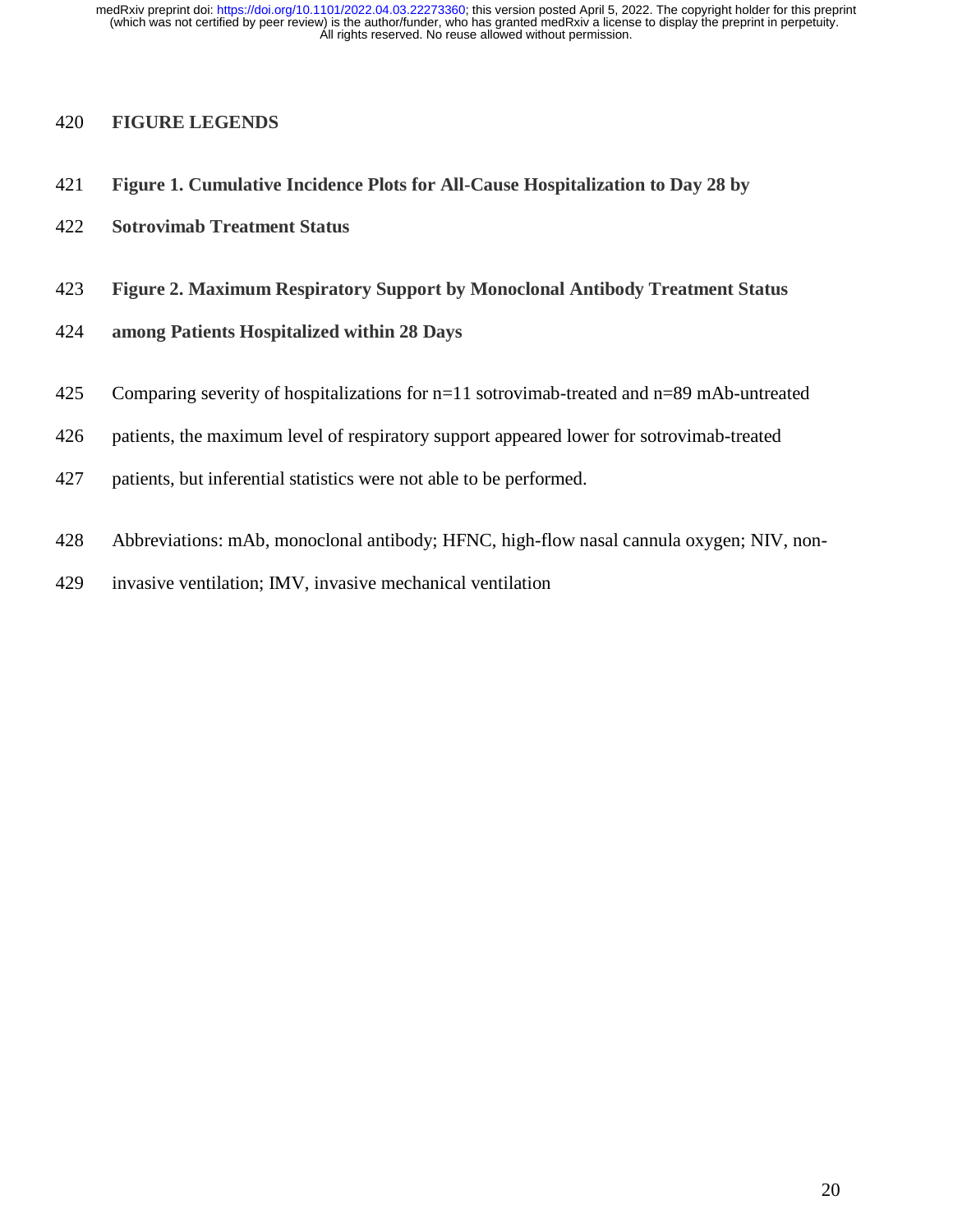

## **Figure 1. Cumulative Incidence Plots for All-Cause Hospitalization to Day 28 by**